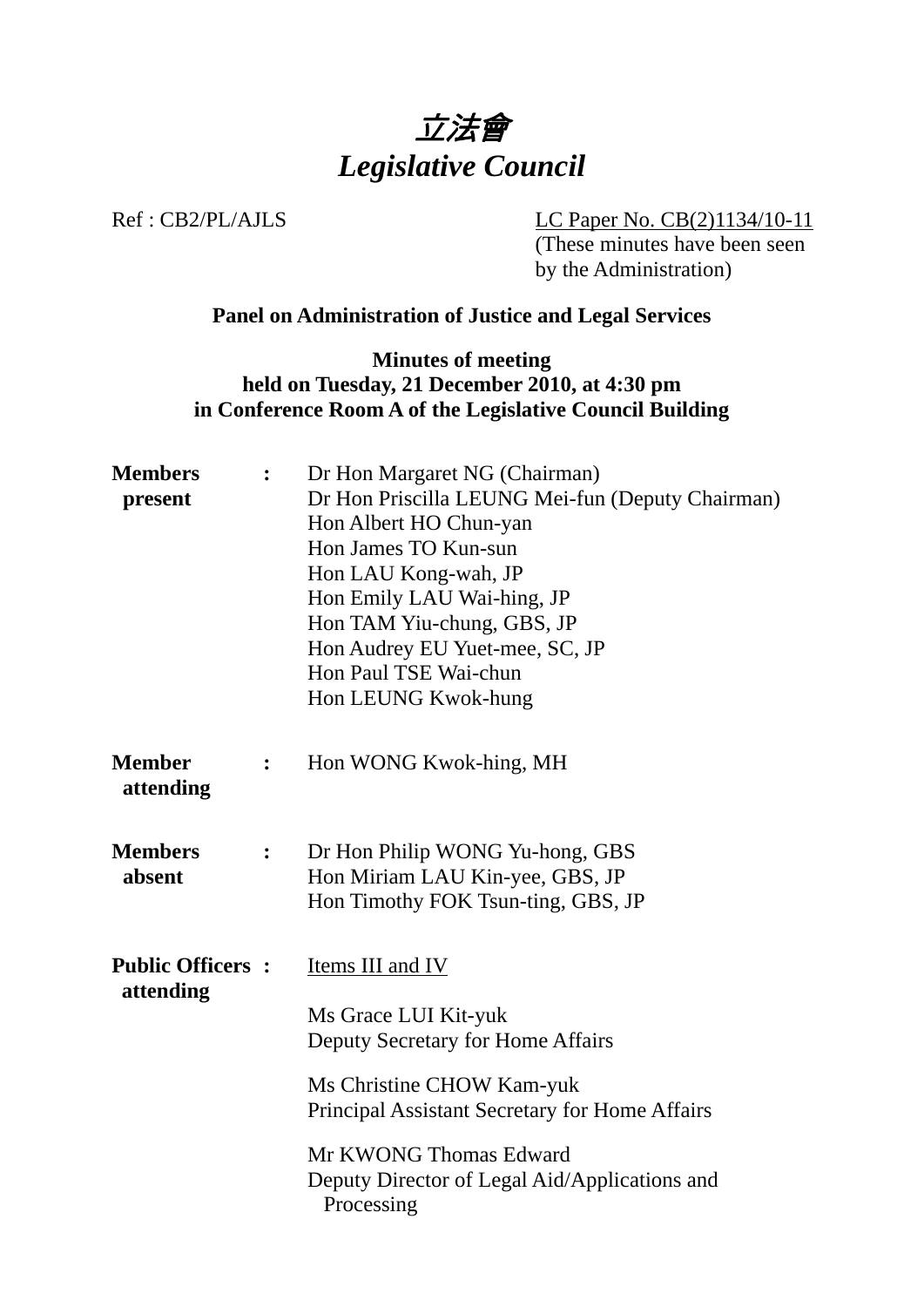Ms Alice CHUNG Yee-ling Deputy Director of Legal Aid/Administration

Item V

Judiciary Administration

Miss Emma LAU Judiciary Administrator

Mr NG Sek-hon Deputy Judiciary Administrator (Operations)

Miss Clara TANG Assistant Judiciary Administrator (Development)

Item VI

Department of Justice

Ms Adeline WAN Senior Assistant Solicitor General (General Legal Policy)

Mr LEE Tin-yan Senior Government Counsel

**Attendance by invitation** 

**:** Item IV

Legal Aid Services Council

Hon Paul M P CHAN Chairman

Ms Corinne Remedios Member and Chairperson of the Interest Group on Scope of Supplementary Legal Aid Scheme

Mr Michael Delaney Member

Mr Raymond F K LAW Secretary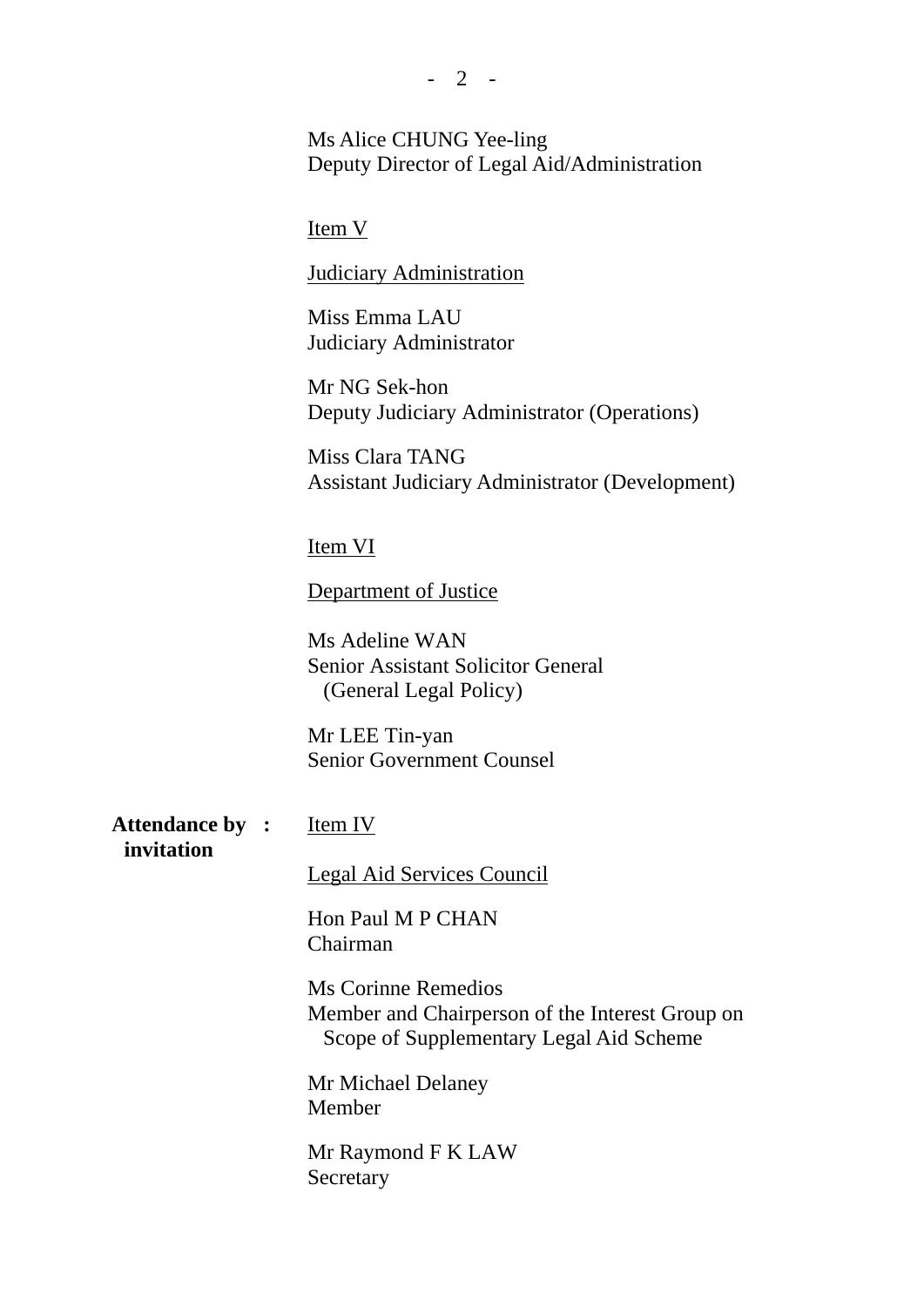| $-3-$                                                |
|------------------------------------------------------|
| <b>Hong Kong Bar Association</b>                     |
| Mr Ruy Barretto, SC                                  |
| Mr Kumar Ramanathan, SC                              |
| Mr Nicholas Pirie                                    |
| The Law Society of Hong Kong                         |
| Ms Alison LIU<br>Member of the Legal Aid Committee   |
| Mr Leslie YEUNG<br>Member of the Legal Aid Committee |
| Item V                                               |

**Hong Kong Bar Association** 

Mr Kumar Ramanathan, SC

The Law Society of Hong Kong

Mr Nicholas Hunsworth Chairman of the Civil Litigation Committee

Item VI

**Hong Kong Bar Association** 

Mr Alexander Stock

| <b>Clerk</b> in | Miss Flora TAI               |
|-----------------|------------------------------|
| attendance      | Chief Council Secretary (2)3 |

**Staff in attendance :** Mr KAU Kin-wah Assistant Legal Adviser 6

> Ms Amy YU Senior Council Secretary (2)3

Mrs Fonny TSANG Legislative Assistant (2)3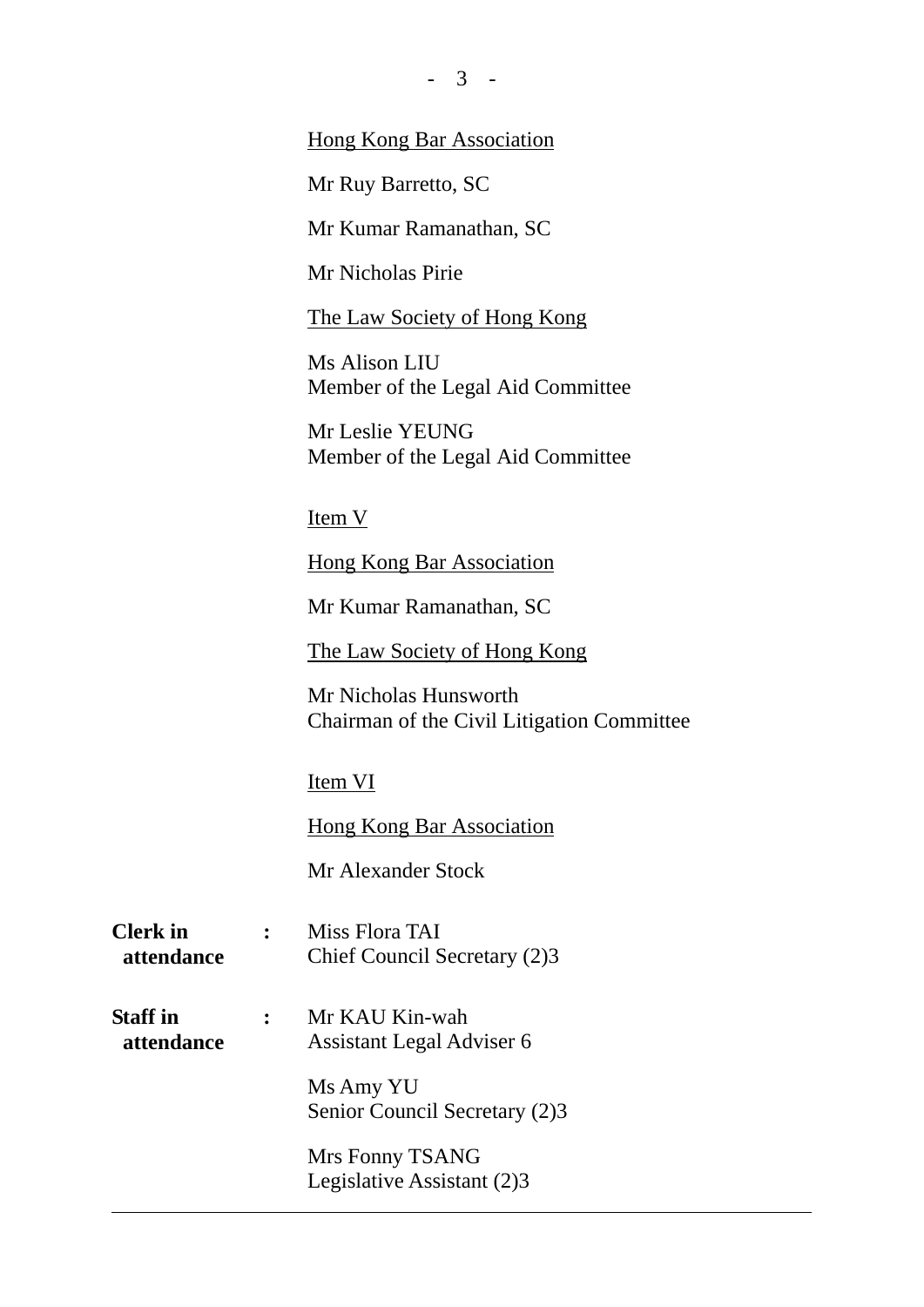## **I. Confirmation of minutes of meeting**

[LC Paper No. CB(2)589/10-11]

The minutes of the special meeting held on 22 October 2010 were confirmed.

## **II. Information papers issued since last meeting**

2. Members noted that the following papers had been issued since the last meeting -

- (a) The Ombudsman's views on inclusion of the statutory Independent Police Complaints Council ("IPCC") under the purview of The Ombudsman [LC Paper No. CB(2)530/10-11(01)]; and
- (b) Law Reform Commission's ("LRC") report on "The Common Law Presumption that a Boy under 14 is Incapable of Sexual Intercourse" and a summary [LC Paper Nos. CB(2)574/10-11(01) and (02)].

3. In respect of the paper referred to in paragraph 2(a) above, the Chairman said that The Ombudsman had indicated that he had no objection in principle to having the statutory IPCC under his purview. Members noted that the item was already on the Panel's list of outstanding items for discussion and the timing of discussion had yet to be decided by the Panel.

4. As regards the LRC report referred to in paragraph 2(b) above, members noted that LRC hoped to have the Panel's views, if any, on the report's proposal to abolish the common law presumption that a boy under 14 was incapable of sexual intercourse preferably by 15 January 2011. Members agreed to discuss the LRC report tentatively at its regular meeting on 28 February 2011.

Clerk

## **III. Items for discussion at the next meeting**

[LC Paper Nos. CB(2)591/10-11(01) to (03)]

## Items for discussion at the regular meeting on 24 January 2011

5. Members noted that according to the "List of items tentatively scheduled for discussion at Panel meetings in 2010-2011 session" [LC Paper No. CB(2)591/10-11(03)], the following items had been tentatively scheduled for discussion at the next regular meeting on 24 January 2011 -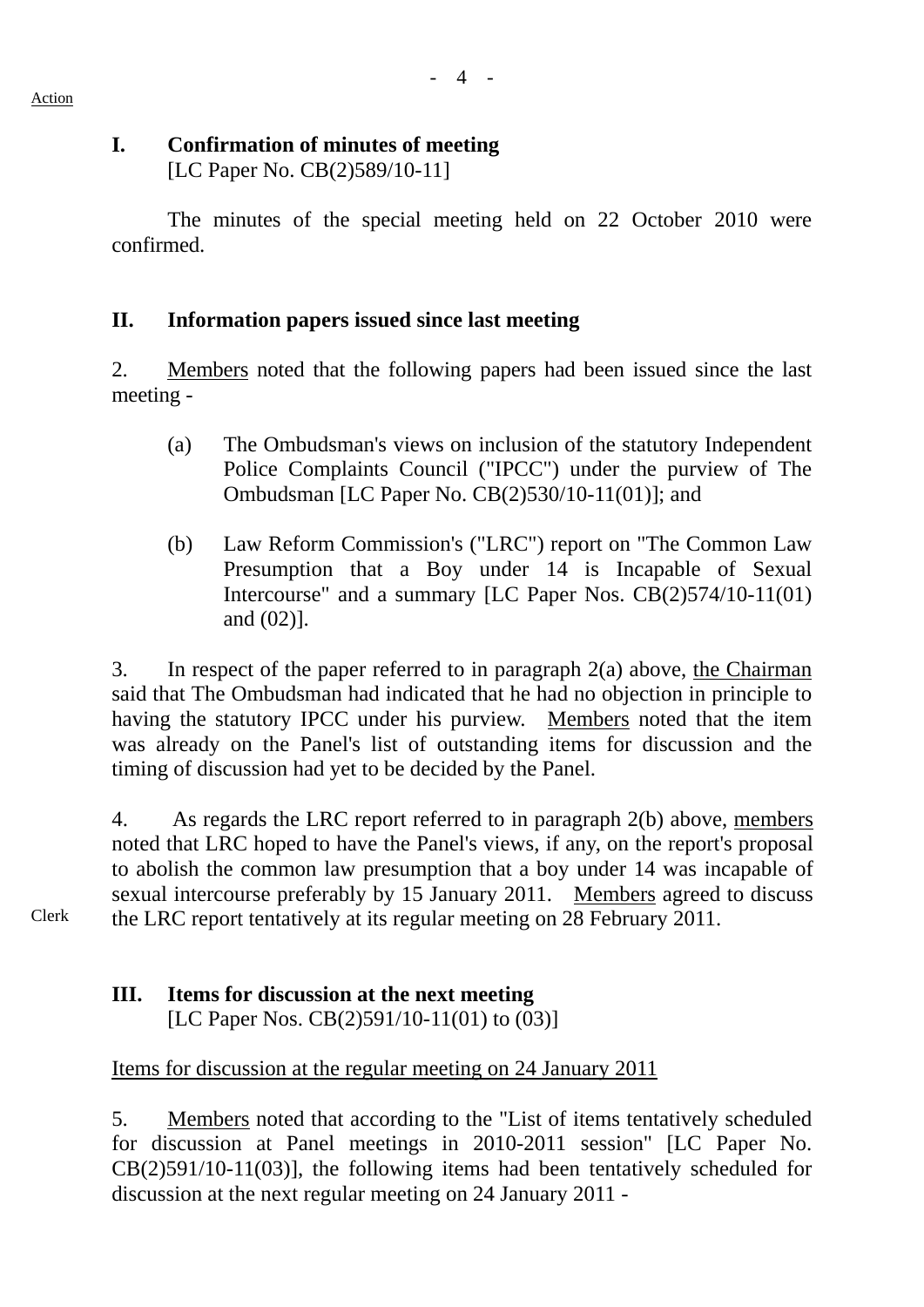- (a) Legislative amendments to implement the proposals arising from the five-yearly review of the criteria for assessing the financial eligibility of legal aid applicants ("five-yearly review");
- (b) Criminal legal aid fees system; and
- (c) Reciprocal recognition/enforcement of arbitral awards with Macao.

6. For the items referred to in paragraph 5(a) and (b) above, the Chairman informed members that the Administration had indicated that it would revert to the Panel on the two items in February 2011 and March/April 2011 respectively instead of January 2011 as originally scheduled. Deputy Secretary for Home Affairs ("DSHA") explained that the Administration had proposed to slightly defer the discussion of the two items as it had just provided a paper to the Panel [LC Paper No.  $CB(2)638/10-11(01)$ ] on the latest progress of work on the preparation of legislative amendments to implement recommendations arising from the five-yearly review and the criminal legal aid fees review. Members noted the revised schedule for discussion of the two items.

Clerk Clerk 7. The Chairman suggested and members agreed to further discuss the subject of expansion of the Supplementary Legal Aid Scheme ("SLAS") at the next meeting scheduled for 24 January 2011. To allow more time for in-depth discussion of the subject, members also agreed to defer the discussion of the item of "Reciprocal recognition/enforcement of arbitral awards with Macao" originally scheduled for the January 2011 meeting. Members further agreed that in addition to the Legal Aid Services Council ("LASC") and the two legal professional bodies, deputations which had recently made submissions to the Panel on issues relating to SLAS would be invited to the meeting.

#### Applicability of Hong Kong Special Administrative Region ("HKSAR") laws to offices set up by the Central People's Government ("CPG") in HKSAR

8. Ms Emily LAU expressed dissatisfaction with the slow progress made by the Administration on the extension of the applicability of HKSAR laws to CPG offices in HKSAR since the handover of sovereignty and considered that the Panel should follow up more closely on the matter. She also expressed concern that the Report on Public Consultation on Review of the Personal Data (Privacy) Ordinance ("PDPO") recently published by the Administration was silent on the issue of applicability of PDPO (Cap. 486) to CPG offices in Hong Kong. The Chairman said that Members could follow up the issue during their scrutiny of the legislative amendments to be made to PDPO arising from the review.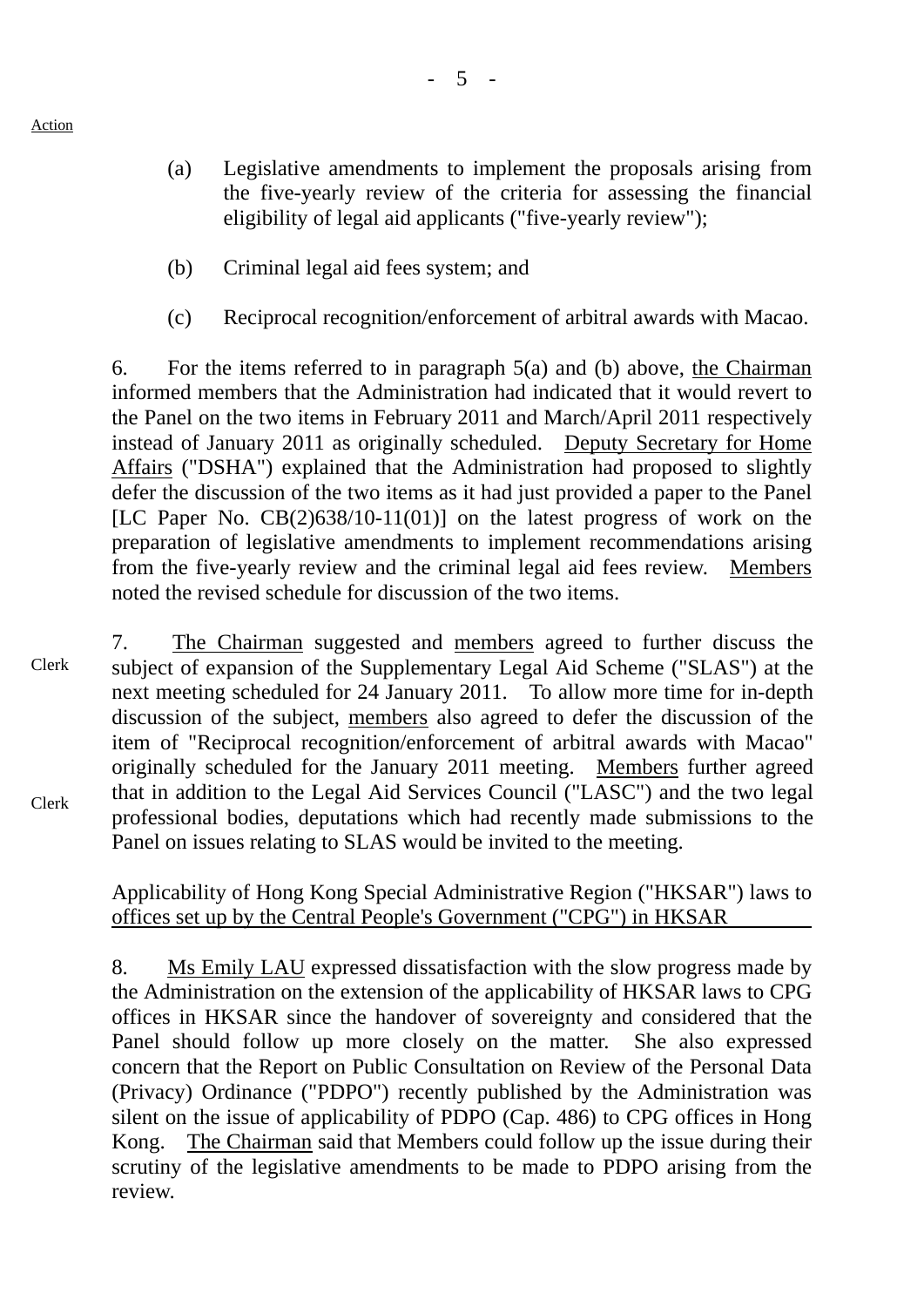#### **IV. Report on the study conducted by LASC's Interest Group on the Scope of SLAS**  [LC Paper Nos. CB(2)570/10-11(01) to (02), CB(2)591/10-11(04) to (05),

CB(2)638/10-11(01) to (02) and IN02/10-11]

#### Briefing by LASC

9. Ms Corinne Remedios, member of LASC and Chairperson of the Interest Group on Scope of SLAS ("IG"), briefed members on the recommendations of LASC on expansion of SLAS as set out in the letter dated 13 December 2010 from the Chairman of LASC to the Chief Executive ("CE") [LC Paper No. CB(2)570/10-11(01)]. In gist, LASC recommended that SLAS be extended by way of establishing a parallel scheme with a wider scope of coverage ("SLAS Part II") to be administered separately from the existing scheme ("SLAS Part I"); and that the entire sum of \$100 million earmarked by the Administration for injection into the SLAS fund should be set aside for SLAS Part II and handed over to the Director of Legal Aid ("DLA") as soon as possible. Ms Remedios then elaborated on the detailed recommendations of LASC as follows -

#### *SLAS Part II*

- (a) the types of cases to be covered by SLAS Part II should be introduced on an incremental basis, starting with the less risky types of cases. With this in mind, LASC recommended that SLAS Part II should cover the following types of cases in the first batch: (i) professional negligence claims against accountants, architects, engineers and surveyors; (ii) claims for property damage against incorporated owners of a multi-storey building; and (iii) derivative claims;
- (b) the following types of cases might worth consideration after the first batch was introduced: (i) claims against estate agents, independent financial consultants and insurance agents; (ii) claims against developers in the sale of new flats, offices or shop premises; and (iii) small marine accidents;
- (c) LASC did not recommend the inclusion of the following types of cases under SLAS Part II: (i) claims in respect of trusts; (ii) claims involving disputes between limited companies or their minority shareholders; and (iii) sale of goods and provision of services;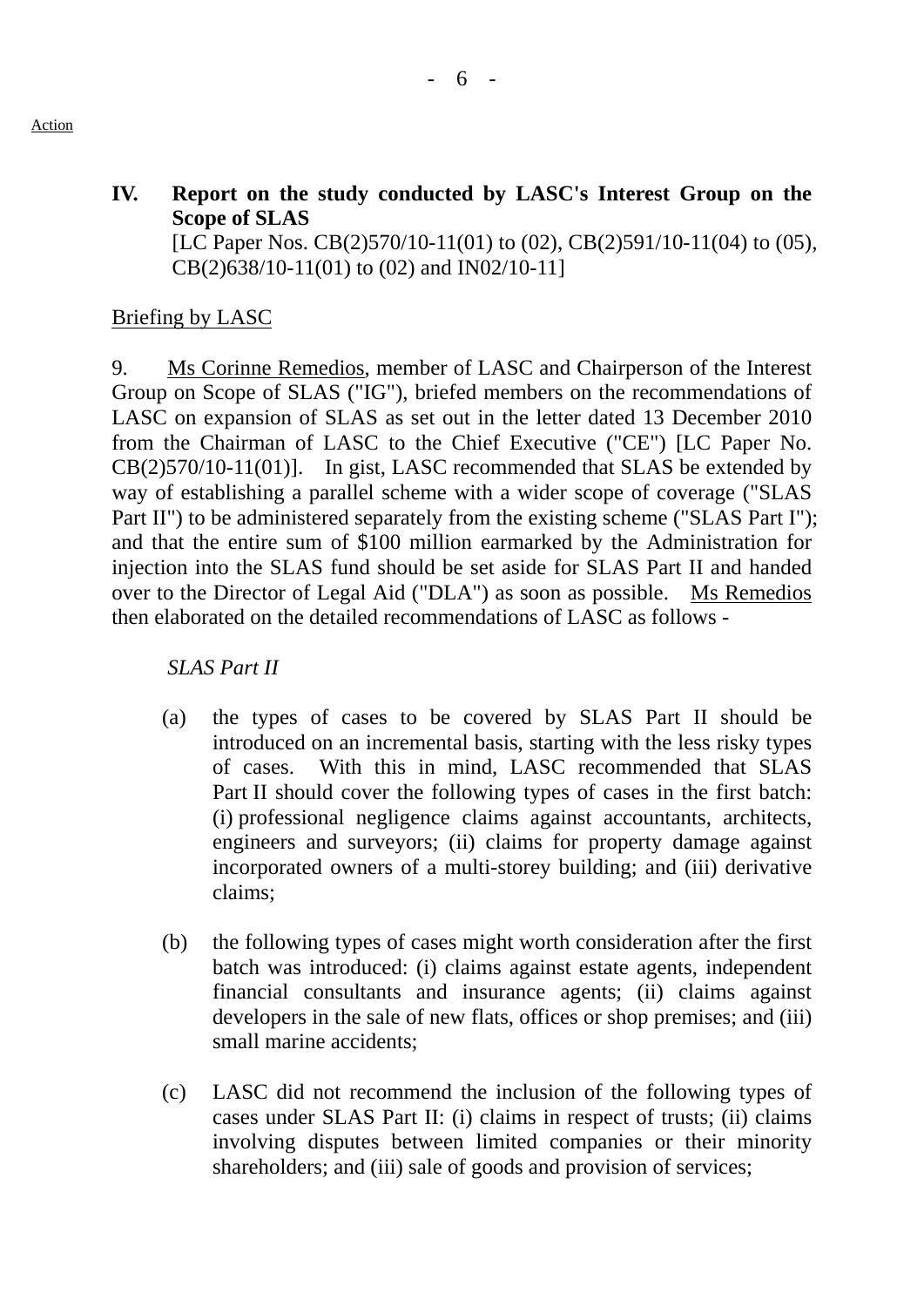(e) SLAS Part II should be tested for its viability and effectiveness and be reviewed and fine-tuned periodically;

*SLAS Part I* 

higher risks involved;

- (f) employee claims on appeal from the Labour Tribunal should be included under SLAS Part I without size limit as this was socially deserving; and
- (g) medical, dental and legal professional negligence claims be transferred from the existing SLAS to SLAS Part II to align the administration of legal aid for claims against professional negligence and having regard to the complexity and risk profile of such cases.

10. At the request of the Chairman, LASC agreed to provide the Chinese version of the report of IG on expansion of SLAS [LC Paper No. CB(2)570/10-11(02)] as soon as practicable to facilitate relevant organizations to give views on the subject at the meeting on 24 January 2011.

LASC

Action

# Briefing by the Administration

11. DSHA introduced the Administration's paper [LC Paper No. CB(2)591/10-11(04)] setting out, among others, the Administration's timetable on processing LASC's proposals on expansion of SLAS. DSHA said that the Administration noted LASC's recommendations that SLAS be extended on an incremental basis starting with the less risky types of cases, and that higher contribution rates be set for cases under SLAS Part II to help sustain the long-term financial viability of the scheme. The Administration would carefully consider the recommendations of LASC and the views of stakeholders before formulating its position. She added that the Administration also noted LASC's recommendation that derivative claims be covered not only under SLAS Part II, but also the Ordinary Legal Aid Scheme ("OLAS"). While this was outside the scope of the review on SLAS, the Administration would study the viability of the proposal.

12. The Chairman enquired about the Administration's position on LASC's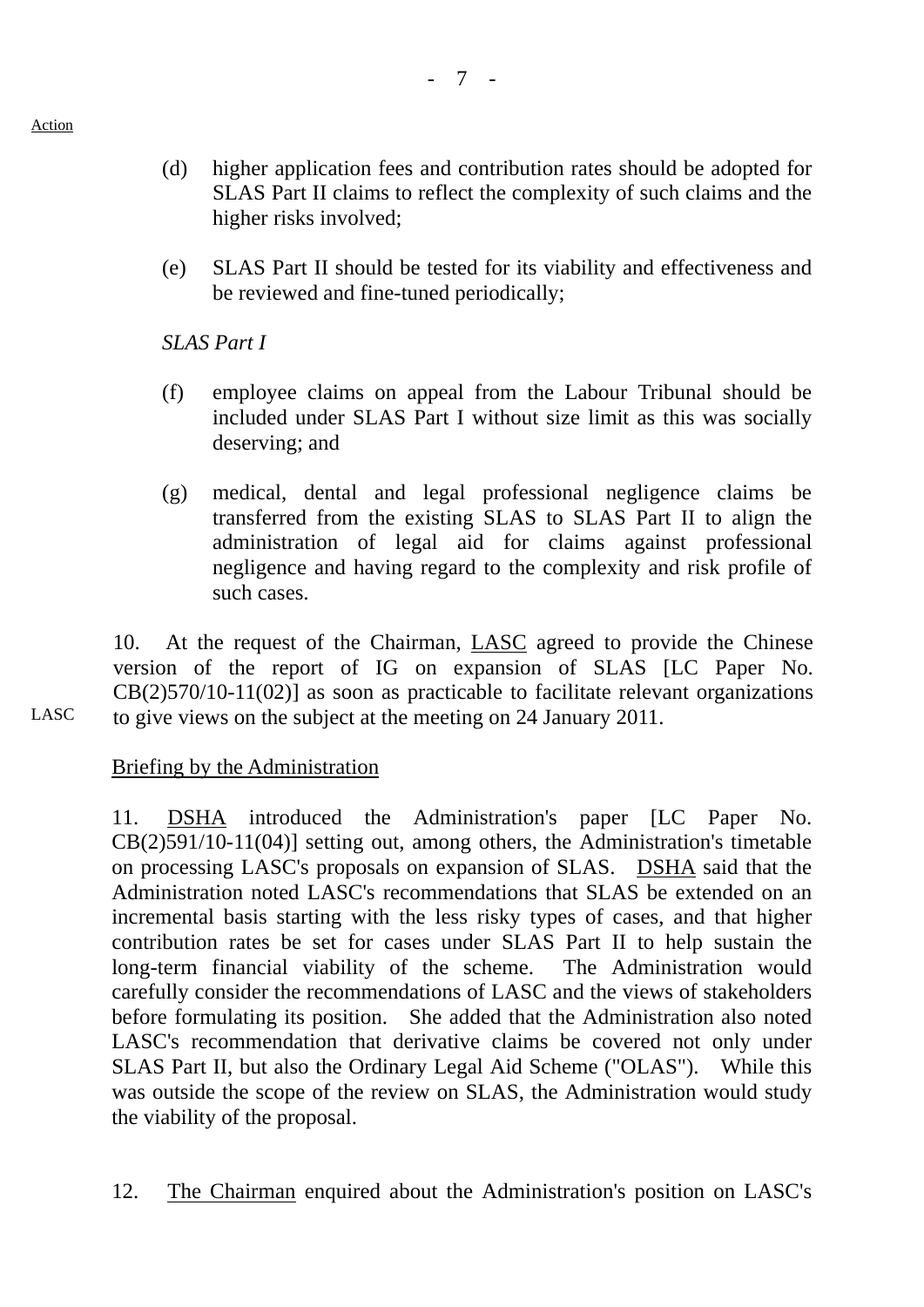- 8 -

recommendation that medical, dental and legal professional negligence claims currently covered under the existing SLAS be transferred to SLAS Part II. DSHA responded that the recommendation would not affect the coverage of such professional negligence claims under SLAS. It would, however, mean that aided persons for such claims would have to pay the higher contribution rates proposed for SLAS Part II. The Administration recognized that the proposed higher contribution rates would have a positive impact on the financial viability of the scheme, and would carefully examine the recommendation in the light of stakeholders' views before coming to its view on the matter.

#### Views of the two legal professional bodies

*Hong Kong Bar Association ("Bar Association")* 

13. Mr Ruy Barretto, Mr Kumar Ramanathan and Mr Nicholas Pirie presented the views of the Bar Association as detailed in its submission [LC Paper No. CB(2)638/10-11(02)].

14. Mr Ruy Barretto said that at its meeting on 21 July 2010, the Panel had reached a consensus that the Administration should study the proposals put forward in the Bar Association's submission dated 20 July 2010 as the basis for improving legal aid services. The Bar Association was disappointed with the recommendations of LASC which had failed to address fully the integrated package of proposals put forward by the Bar Association. For instance, LASC had not responded to the proposals for further increasing the financial eligibility limits ("FELs") for OLAS and SLAS to \$350,000 and \$3 million respectively. Neither had LASC indicated whether it agreed with the Administration's proposal of lowering the age requirement for the special elderly provision for calculation of financial resources to 60. In addition, LASC had also failed to provide a clear timetable for implementing its proposal of expanding the scope of SLAS on an incremental basis.

15. Mr Kumar Ramanathan said that there was a fundamental conceptual error with the LASC report. He elaborated that there was no such thing as a risky type of claim, but one could have risky individual cases. Individual cases of all types of claims could be difficult and complex, and risk assessment should be based on the facts and merits of each individual case, and not the type of claim it belonged to. In response to the Chairman's enquiry on the Bar Association's view on LASC's proposal of dividing SLAS into Part I and Part II, Mr Ramanathan said that there should only be one scheme of SLAS, pointing out that IG, in paragraph 53 of its report, envisaged that the two schemes would be merged eventually. In any event, the Bar Association considered that the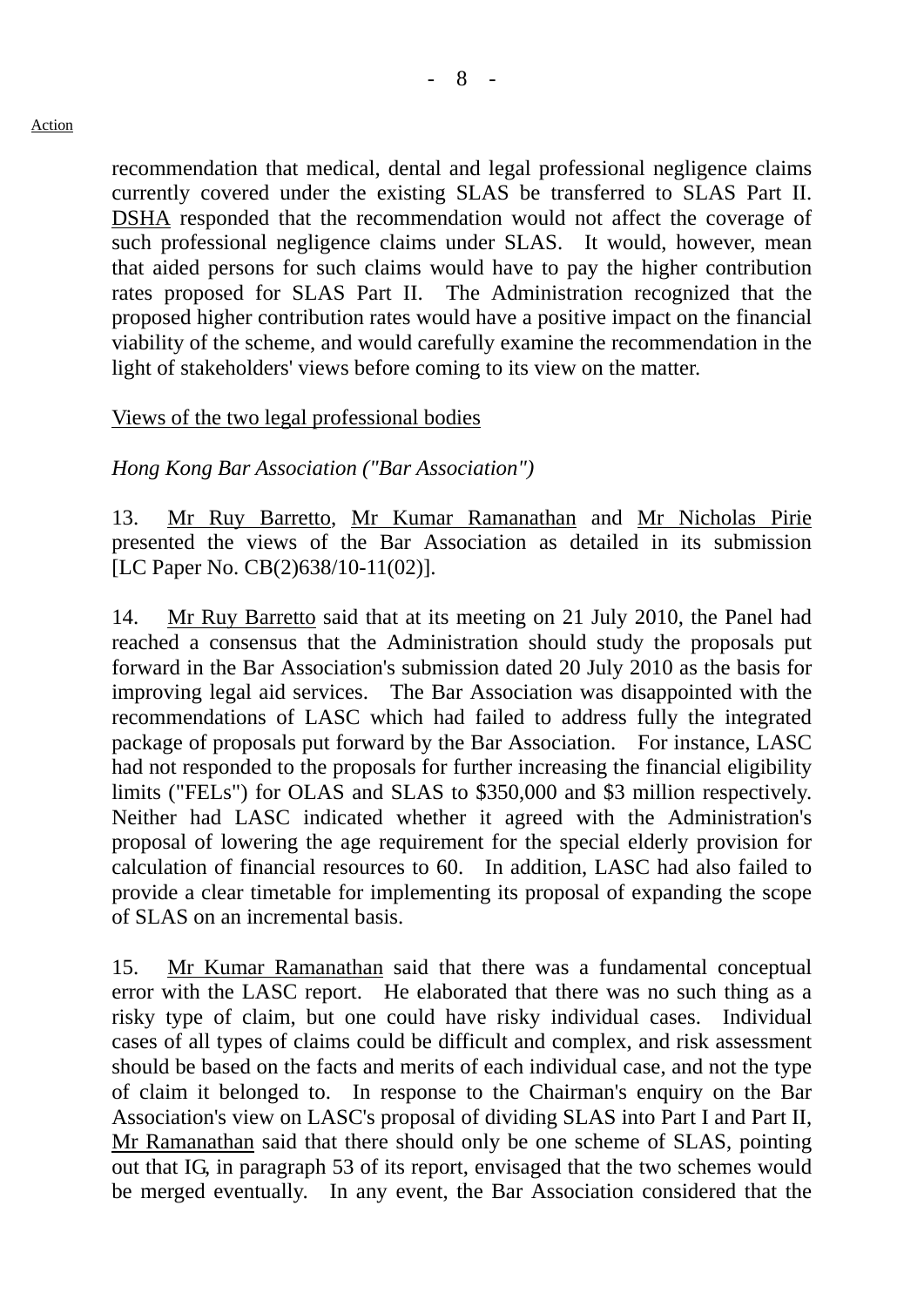professional negligence claims currently covered under the existing SLAS should not be transferred to the proposed SLAS Part II, bearing in mind that part of the surplus in the existing SLAS Fund came from damages recovered from such types of cases. The Bar Association did not see any good reasons for dividing SLAS into two schemes.

16. Mr Nicholas Pirie said that he was pleased to see that LASC agreed with the Bar Association's proposal of extending SLAS to cover claims concerning financial products. Pointing out that the Financial Services and Treasury Bureau had indicated that it would implement the proposal of establishing a Financial Dispute Resolution Centre to handle disputes arising from services provided by financial institutions to individual consumers, he saw no reason why legal aid should not be made available under SLAS for claims concerning financial products. Mr Pirie further said that the proper test for expansion of scope of SLAS should be recoverability of damages. Applying such a test, he considered that claims against independent financial consultants should be included in the expansion of SLAS, given that all persons registered under the Securities and Futures Ordinance (Cap. 571) had been required to take out compulsory insurance since 1994. He considered that legal aid should also be made available for class actions should legislation be introduced for class actions. Noting that with the reduction of the contribution rates, the annual operating surplus of the SLAS Fund had been steadily declining, he was of the view that consideration should be given to increasing the contribution rates for all SLAS cases to strengthen the financial position of the SLAS Fund.

## *Law Society of Hong Kong ("Law Society")*

17. Mr Leslie YEUNG referred members to the submission of the Law Society tabled at the meeting for its preliminary observations on LASC's recommendations on expansion of SLAS. He highlighted that the Law Society considered LASC's proposed contribution rates for SLAS Part II at 20% and 15% (for cases settled before delivery of brief to counsel) of the awarded damages too high, and this would turn the middle class to engage recovery agents. He added that the Law Society had no strong view on the proposed creation of SLAS Part II to cover the new types of claims, having regard to the complexity of such claims and given that the proposed SLAS Part II would be tested for viability and subject to review.

(*Post-meeting note*: The Law Society's submission was issued to members vide LC Paper No. CB(2)657/10-11(01) on 22 December 2010.)

## LASC's response to the views of the two legal professional bodies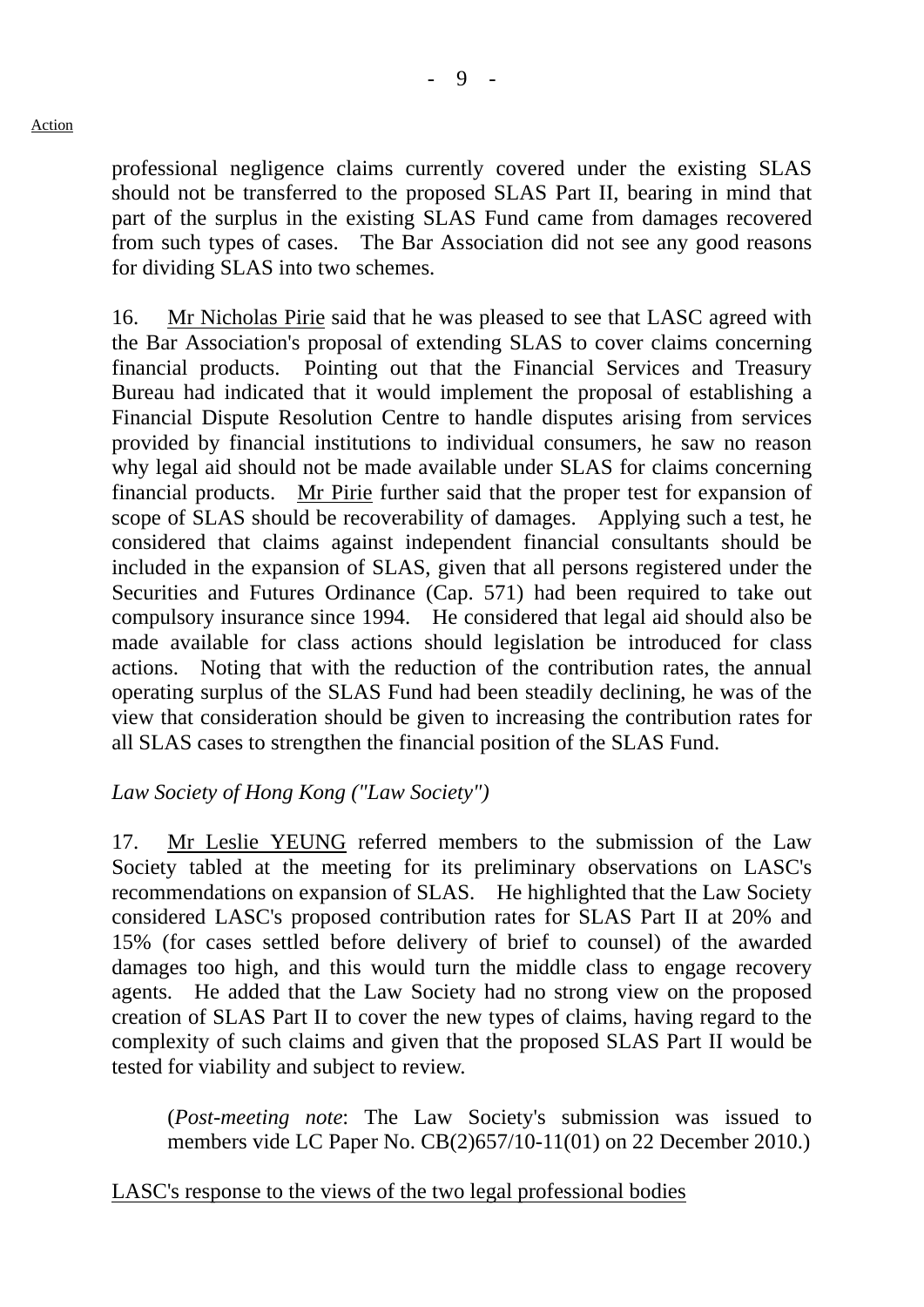18. Mr Paul CHAN, in his capacity as Chairman of LASC, said that LASC was well aware of the discussions of the Panel over the past year on reform of legal aid services. He explained that his letter to CE dated 13 December 2010 had focused on SLAS. Half of the members of LASC were drawn from the legal profession while the other half were lay members; and the quorum requirement was 70% of total membership of LASC. The composition and quorum requirement of LASC ensured a balanced representation of views during LASC's discussions. Apart from the views of the legal profession, LASC would also consider the views of stakeholders from other sectors of the community. He stressed that as an independent advisory body, LASC would examine carefully the views of all stakeholders before reaching its own

19. On the proposed division of SLAS into Part I and Part II, Mr Paul CHAN said that the proposal was made having regard to the self-financing design of SLAS and the need to maintain its financial viability by a high success rate in litigation of cases under SLAS. He pointed out that in 2008, the loss of one SLAS case had cost the SLAS Fund some \$17 million. Hence, great prudence was needed in considering the additional types of cases to be covered under SLAS. As SLAS operated as a kind of mutual insurance fund, it was considered appropriate to charge higher contribution rates for cases under SLAS Part II given the higher risks involved.

#### Discussion

conclusion on issues under study.

20. Noting from paragraph 7 of the Administration's paper that the Administration would consult the relevant bureaux before formulating its position on LASC's recommendation to remove the \$60,000 limit for employees' claims cases, Mr WONG Kwok-hing enquired when the Administration would come to its decision on the matter. Referring to paragraph 18 of the same paper, DSHA advised that the Administration would report to the Panel in February/March 2011 on its position on the proposed expansion of SLAS, including the proposal for removing the \$60,000 limit for employees' claims cases.

21. Mr WONG Kwok-hing enquired whether individual members of Incorporated Owners ("IOs") could apply for legal aid to defend against claims brought against them in their capacities as members of IOs. Deputy Director of Legal Aid/Applications and Processing advised that under the existing legal aid system, IOs could not apply for legal aid for taking or defending legal proceedings. On the other hand, if a person was being sued by IOs, he could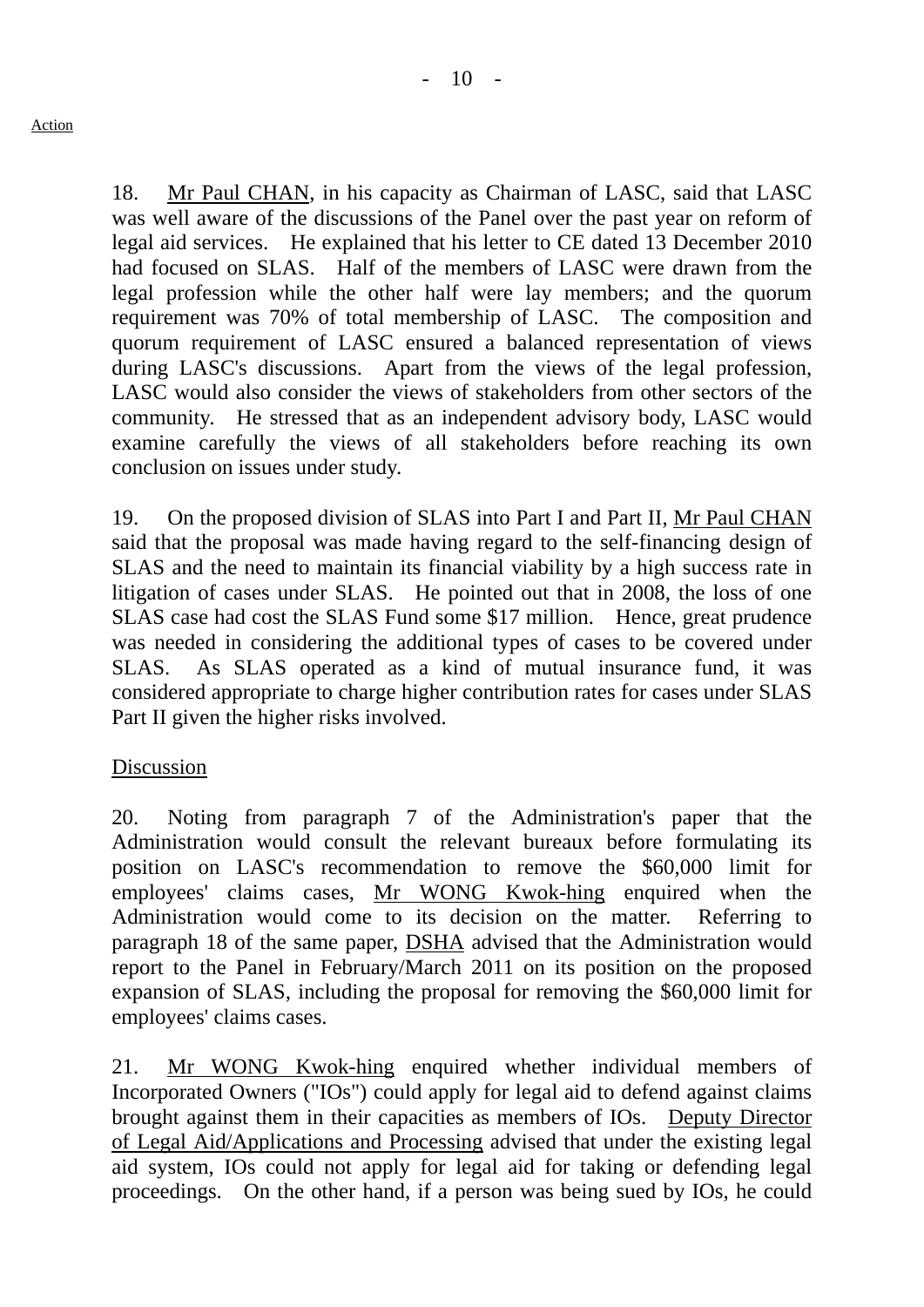apply for legal aid to defend against the legal action.

22. While welcoming LASC's proposed expansion of SLAS, Ms Audrey EU expressed disappointment with its recommendation that claims against estate agents and claims against developers in the sale of new flats be considered at a later stage on the ground that the Government would introduce legislation to strengthen the regulation over selling of new flats. In her view, irrespective of whether such legislation would be introduced, the general public could hardly afford to take legal action against developers if they had no recourse to legal aid. She urged LASC to re-consider its recommendation in this regard. Mr Albert HO, Mr LAU Kong-wah and Mr LEUNG Kwok-hung also expressed support for including claims against developers in SLAS. Mr Albert HO considered that monetary claims between buyers and sellers arising from sale of flats (such as those involving forfeiture of deposits) should also be covered under SLAS.

23. Mr LAU Kong-wah noted from the letter of LASC's Chairman to CE that the success rate of claims by new flat buyers against property developers was very low, and even for the few successful cases, the recovery of both damages and costs was very small or even empty. However, he also noted from a previous submission of the Bar Association that there was a high rate of recovery in respect of such claims. He sought clarification on the apparently conflicting information.

24. Mr Paul CHAN explained that the statistics cited in his letter to CE was based on claims by new flat buyers against property developers dealt with under OLAS in the past 10 years as provided by the Legal Aid Department ("LAD"). The statistics showed that the success rate of this type of claims was very low. In one of the cases, two senior counsel had been engaged in different stages of the proceedings but eventually the case was lost. To facilitate the Panel's consideration, LASC would provide the relevant statistics to members after the meeting. Mr CHAN further said that LASC had recommended not including such claims under SLAS Part II for the time being as it reckoned that they would have a higher success rate after the Government had introduced legislation to strengthen the regulation over the sale of new flats. Mr Ruy Barretto reiterated the Bar Association's view that LASC had muddled up the criteria for expansion of types of cases covered under SLAS, which should be based on reasonable prospects of recovery of damages, with the merits test conducted by LAD professionals in processing individual cases.

25. Mr Albert HO expressed disagreement with LASC's view that claims in

Action

LASC<sup>1</sup>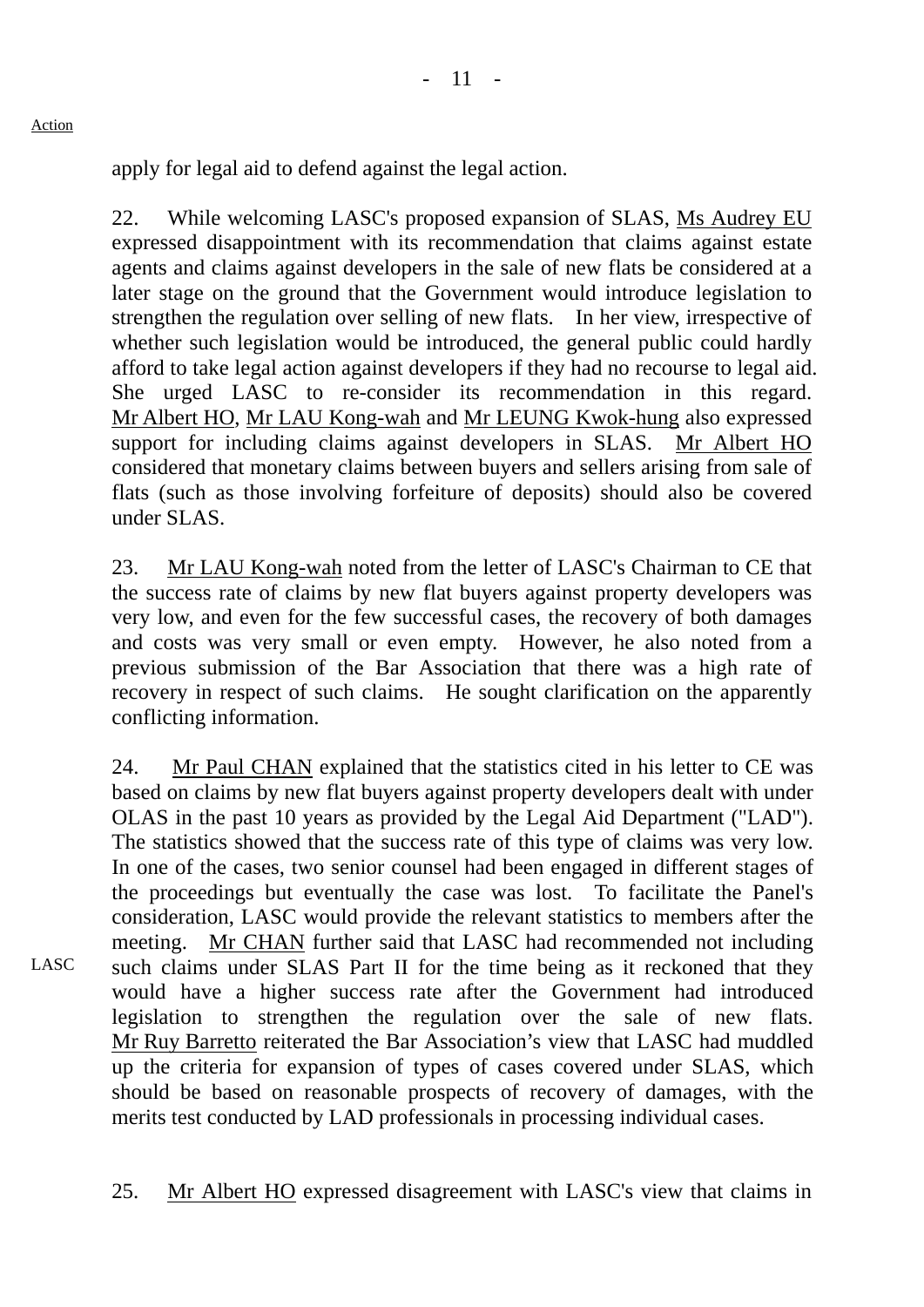respect of trusts should not be included in SLAS as they would probably be covered under professional negligence. He pointed out that not all such claims could be covered under professional negligence, given that trustees and executors of wills were not necessarily professionals.

26. Mr Albert HO also did not subscribe to LASC's view that claims arising out of the sale of goods and provision of services could be taken care of by the Consumer Council and hence should not be included under SLAS. He stressed that the mechanism for dealing with consumer claims under the Consumer Legal Action Fund was no substitute for legal aid, as the size of the Fund was small and only cases involving significant public interest might be granted with assistance under the Fund after a rigorous selection process. Echoing the view that the Consumer Legal Action Fund was inadequate to meet the needs of the general public for legal assistance in respect of claims arising from the sale of goods and provision of services, Mr LAU Kong-wah sought elaboration from LASC on its rationale for not recommending the inclusion of such types of claims under SLAS.

27. Mr Paul CHAN said that except for claims under the Employees' Compensation Ordinance (Cap. 282), the existing SLAS only covered cases where the claim was likely to exceed \$60,000. In general, claims arising from the sale of goods and provision of services involved small amounts of claims, and the litigation costs involved usually far exceeded the values of the damages. Owing to the small amounts involved in such claims, not much contributions were expected to be generated from successful cases; on the other hand, one lost case could impact heavily on the SLAS Fund which had to bear the costs of both sides. This was one of the reasons why LASC had recommended against the inclusion of such claims under SLAS. The Chairman said that given the \$60,000 threshold requirement, she did not consider that the small size of such claims was a valid reason for excluding altogether this type of claims from SLAS.

28. Mr LEUNG Kwok-hung opined that in considering the types of cases to be covered under SLAS, LASC should give predominant weight not to financial consideration, but to the importance of widening access to justice and promoting equality before the law. In his view, extending the scope of SLAS to cover claims against developers in the sale of flats as well as claims arising from the sale of goods and provision of services could help deter unfair or unscrupulous trade practices by large corporations.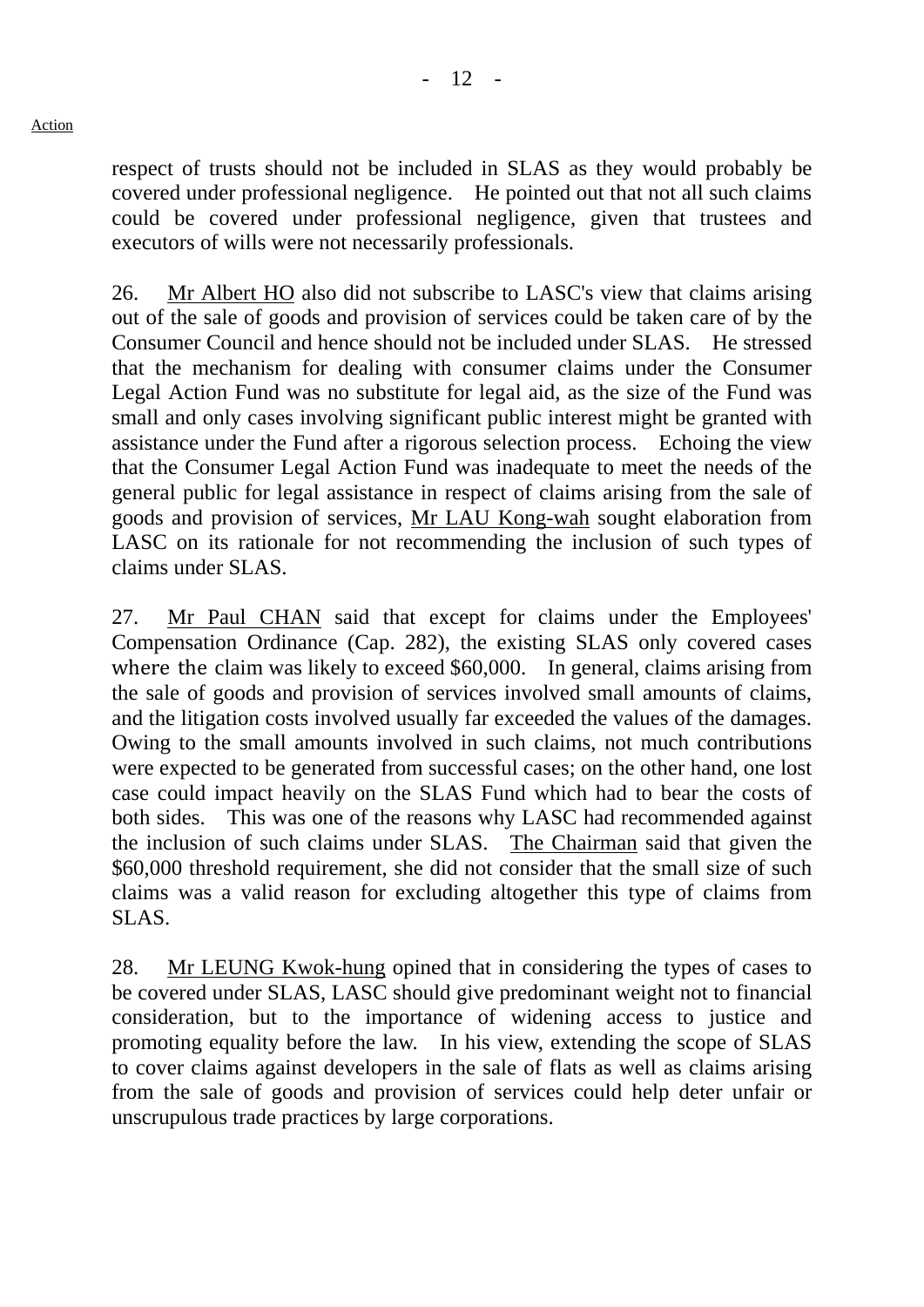LASC

29. On LASC's proposal of dividing SLAS into Part I and Part II and setting higher contribution rates for claims under SLAS Part II, Ms Audrey EU considered it unjustifiable to propose that higher contribution rates be charged for cases under SLAS Part II on the ground that they were more risky types of cases. She pointed out that irrespective of the type of claims they belonged to, all legal aid applications had to satisfy the merits test, and cases assessed to have a low chance of success or recovery of damages would not be granted legal aid. Mr Albert HO shared the view that there was a conceptual problem with the proposed division of SLAS into Part I and Part II. He considered it wrong in principle to say that certain types of cases were more risky than the others, as risk assessment should be based on the facts and merits of each case. The Chairman said that the Bar Association had also elaborated on this point in paragraphs 11 to 15 of its submission and requested LASC to make a response to this at the next meeting.

30. Dr Priscilla LEUNG said that LASC's recommendations for expansion of SLAS had responded in part to the long-standing call of Members for enhancing the middle class' access to justice. For instance, Members' proposals of extending the scope of SLAS to cover claims concerning financial products and a wider range of professional negligence claims had been taken on board by LASC. However, she was concerned that LASC's recommendations had not addressed the demand for extension of legal aid to cover disputes concerning compulsory land sale, provision of legal assistance to Hong Kong residents involved in litigation on the Mainland, and cases where whistleblowers were being sued for defamation and there was great disparity in the financial resources between the two parties. She called on LASC to consider including these types of cases in its recommendations for expansion of SLAS.

31. Mr TAM Yiu-chung expressed support for LASC's recommendation to establish SLAS Part II to extend the coverage of SLAS. He, however, considered that the contribution fees under the existing SLAS and OLAS should be lowered so that more people could benefit from the expanded ambit of legal aid.

32. Ms Emily LAU said that it appeared that financial consideration was the prime concern of LASC in considering the types of cases to be covered under the expansion of SLAS. She enquired whether members of LASC who were drawn from the legal profession and lay members held different views on the expansion of SLAS and how LASC sought to strike a proper balance between maintaining the financial viability of SLAS and widening the middle class' access to justice in making its recommendations on expansion of SLAS.

 $13 -$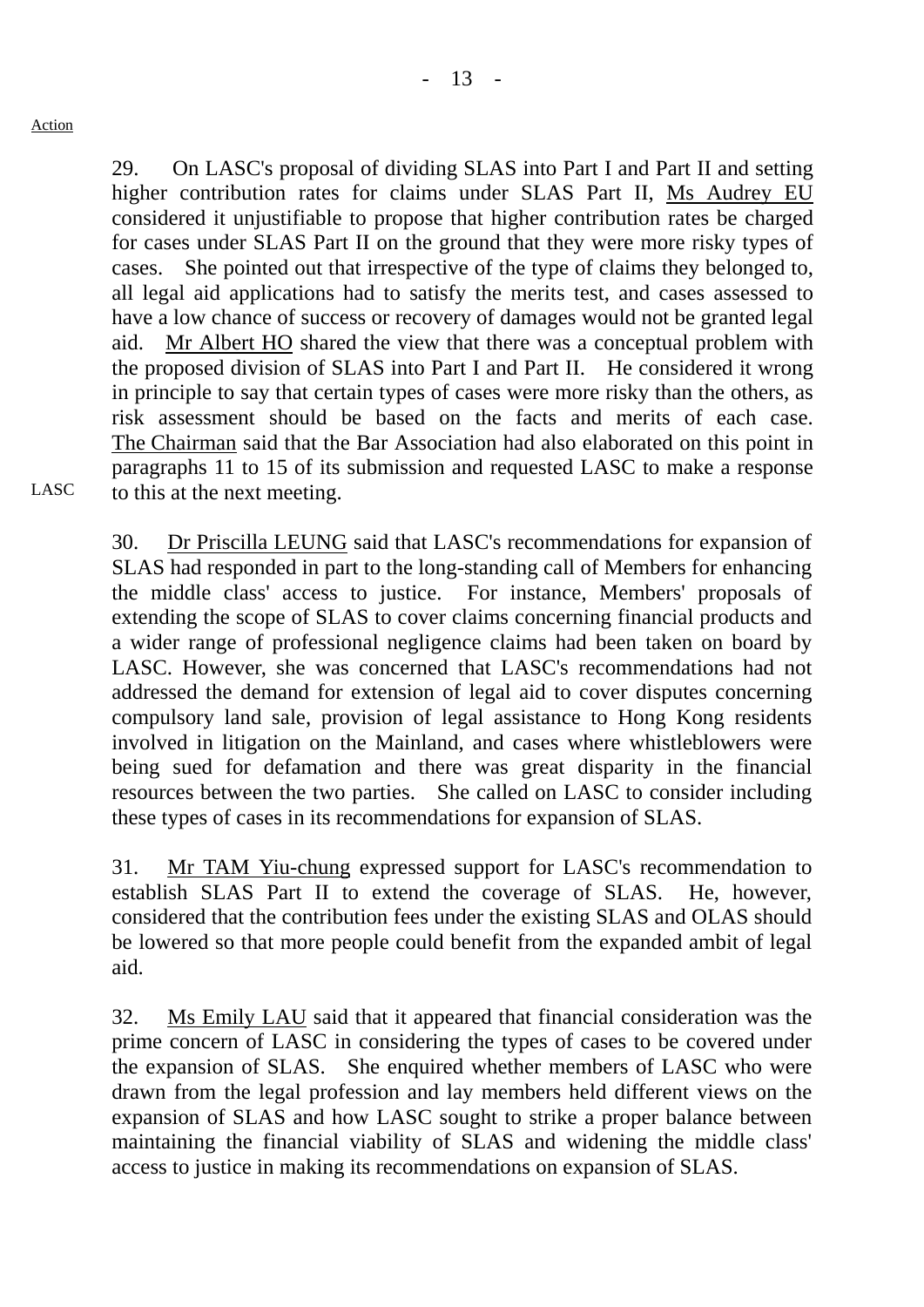33. Mr Paul CHAN said that members of LASC had indeed expressed different views during their deliberations on expansion of SLAS; however, it could not be said that lawyer members and non-lawyer members inevitably differed in views. He reiterated that given the self-financing nature of SLAS, LASC must take account of the financial viability of SLAS in considering the type of cases to be covered under the scheme. He stressed that all members of LASC were committed to expanding the coverage of SLAS to widen access to justice.

34. Concluding the discussion, the Chairman said that further discussion would be held on the expansion of SLAS at the next regular meeting scheduled for 24 January 2011. She requested LASC to respond to the concerns raised by members and the legal professional bodies. She also requested the Clerk to prepare the minutes of this discussion item as soon as possible to facilitate the discussion at the January 2011 meeting.

## **V. Implementation of Civil Justice Reform**

[LC Paper Nos. CB(2)591/10-11(06) to (07)]

#### Briefing by the Judiciary Administration

35. Judiciary Administrator ("JA") briefed members on the findings on the first year of implementation of the Civil Justice Reform ("CJR") (i.e. from 2 April 2009 to 31 March 2010), details of which were set out in the Judiciary Administration's paper [LC Paper No. CB(2)591/10-11(06)]. She advised that the implementation of CJR had on the whole been smooth in the first year. While the reform was heading towards the right direction, it was still at an early stage of implementation and it would take at least two to three years before meaningful trends and conclusions could be drawn.

36. The Chairman said that the main objectives of CJR were to make civil proceedings more efficient and expeditious; cut out unnecessary interlocutory applications; reduce litigation costs; and promote wider use of mediation to facilitate early resolution of disputes. She asked JA to elaborate on how far these objectives had been achieved and the impact of the implementation of CJR on unrepresented litigants.

37. JA said that the key to success of the reforms was a change in culture in the conduct of court proceedings and of dispute resolution on the part of judges and the legal profession. Since the reforms were implemented, progress had been made in achieving the necessary change in culture. She further said that

LASC Clerk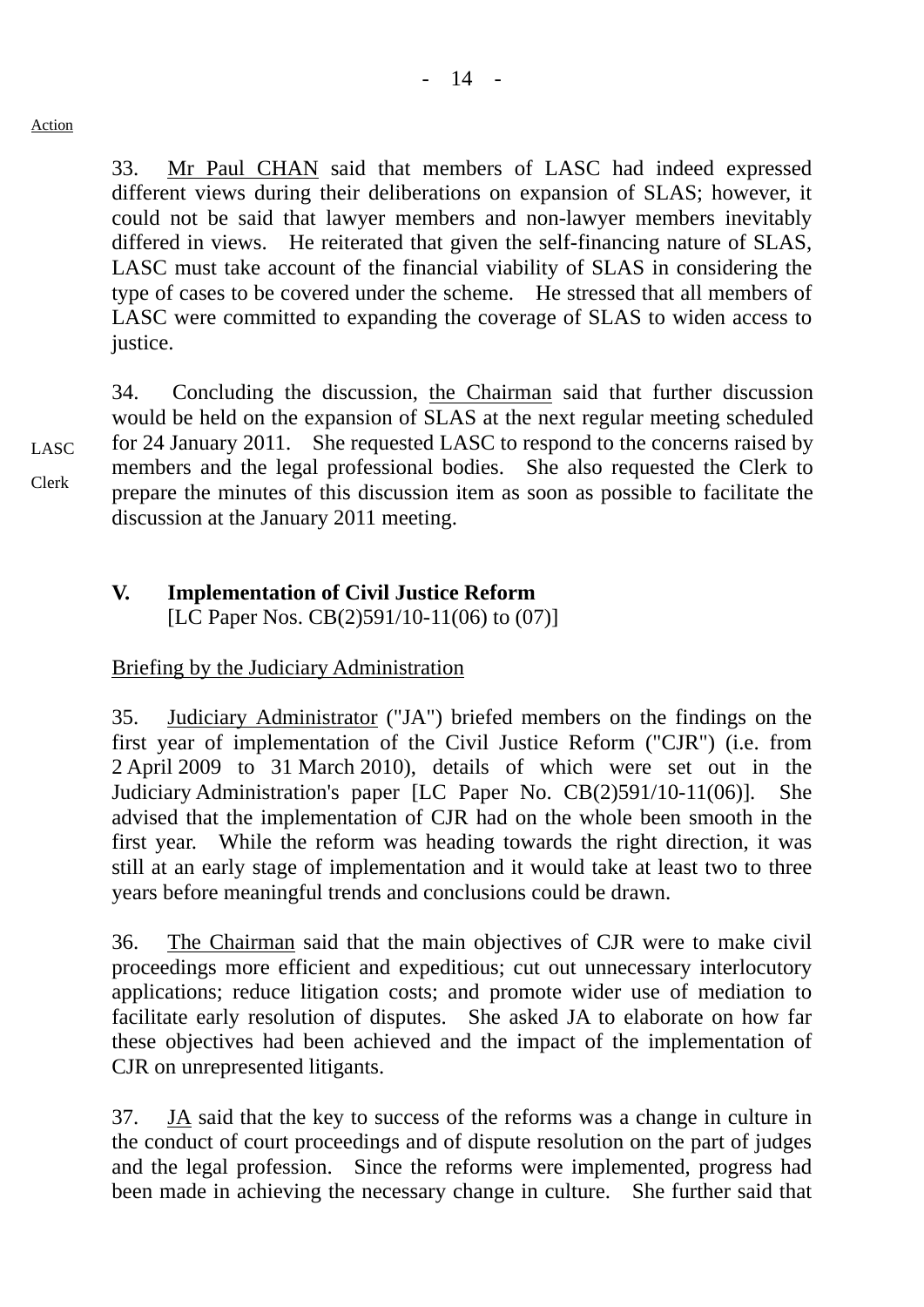one of the key features of CJR was active case management by the court. At the Masters' level, Case Management Conferences ("CMCs"), an important tool of case management, had been conducted extensively. At Judges' level, priority had been given to long cases and specialist lists, and there was already effective case management in these cases. The percentages of milestone dates which were varied were low. Active case management by the court had assisted the parties to identify the true nature of the issues at an early stage leading to shorter trials. Nevertheless, in view of the small population of cases, it was pre-mature to draw any firm conclusions at this stage on whether CJR had achieved the objective of expediting civil proceedings. As regards the number of interlocutory applications, the first year of implementation of CJR did not see any reduction in the number of interlocutory applications, which was most likely due to the exceptional increase in caseload in the last three months prior to the implementation of CJR. A longer period of time would be required to evaluate the changes in this regard. On cost matters, JA advised that there had been greater use of summary assessment of costs, which had helped to cut down unnecessary taxation hearings, thereby saving time and costs. As it was still in the early days of the implementation of CJR, the full impact of the reforms in terms of the saving of litigation costs had yet to be seen.

38. In respect of mediation, JA said that the Practice Direction on Mediation ("PD 31") applicable to all relevant civil cases in the Court of First Instance ("CFI") and the District Court ("DC") came into effect on 1 January 2010. As statistics on mediation were available for three months only, a longer period of observation was required. The Judiciary's Working Party on Mediation chaired by Hon Mr Justice Johnson LAM would continue to monitor closely the use of mediation in civil cases in CFI, DC and the Lands Tribunal. To facilitate evaluation on the effectiveness of mediation, the CJR Monitoring Committee had also been exploring how the legal practitioners might assist in collecting more data relating to mediation. JA added that apart from mediation, the new mechanism of sanctioned offers and payments had also contributed to early settlement of disputes.

39. JA further said that the increasing number of unrepresented litigants presented a challenge to the courts. With the implementation of CJR, the Judiciary continued to provide procedural assistance to unrepresented litigants through the Resource Centre for Unrepresented Litigants ("Resource Centre"). The facilities in the Resource Centre had been enhanced, for example, the brochures on outline of civil proceedings had been updated. The number of enquiries at the Resource Centre had increased after the implementation of CJR. She stressed that to maintain the independence and neutrality of the Judiciary, it would be inappropriate for the Resource Centre to provide legal advice to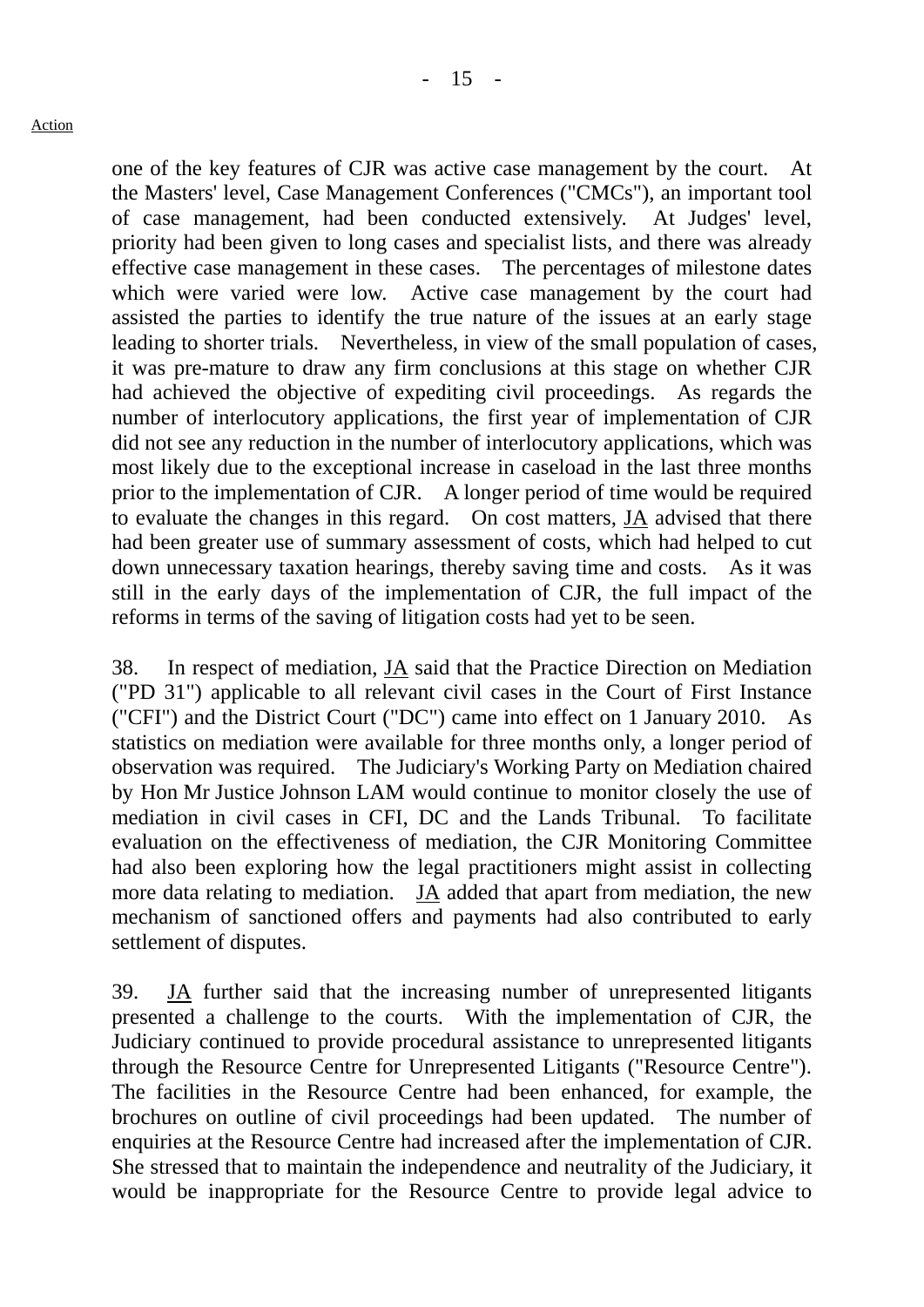unrepresented litigants. The provision of legal assistance to unrepresented litigants (for instance, through legal aid and pro bono services) would require the concerted efforts of various parties including the Executive Authorities and the legal profession.

## Views of the two legal professional bodies

## *Bar Association*

40. Mr Kumar Ramanathan said that given the short time frame of the implementation of CJR, it was too early to tell the effect of the reforms. Nevertheless, the reforms appeared to be going in the right direction, as reflected in the feedback from members of the Bar Association. The success of the reforms would require a change of mindset and culture not only on the part of judges and legal practitioners, but also of litigants, and such change could not be achieved overnight. Referring to paragraph 61 of the Judiciary Administration's paper, he said that the Bar Association was concerned about the trend of increasing number of unrepresented litigants, which indicated that a significant portion of members of the public were outside the ambit of legal aid. The Bar Association believed that the expansion of SLAS would address some of the unmet needs for legal services and would hopefully lead to a reduction of unrepresented litigants over time.

#### *Law Society*

41. Mr Nicholas Hunsworth shared the view of the Bar Association that it was too early to reach any firm conclusions on the effectiveness of CJR. He considered that there was also no real evidence as yet that the reforms were having a downward effect on costs. Anecdotal evidence suggested that the more active use of case management might have led to an increase in costs. was, however, clear that the reforms would result in a reduction of unnecessary interlocutory applications. While there had not been much reduction in the length of time to set to trial, it was probably because the courts had had to deal with a sizable backlog of cases, and progress might be seen on this front after the backlog had been cleared. He further said that he was not aware that the introduction of the requirement of leave to appeal had caused any injustice; he considered it one of the best initiatives of CJR which would stop tactical appeals being used to delay cases. As regards unrepresented litigants, there had not been any decrease in number after the implementation of CJR. In his view, unrepresented litigants would not find the new system any easier to navigate than the old one. On mediation, while there was evidence on change in mindset among legal practitioners in their willingness to embrace mediation,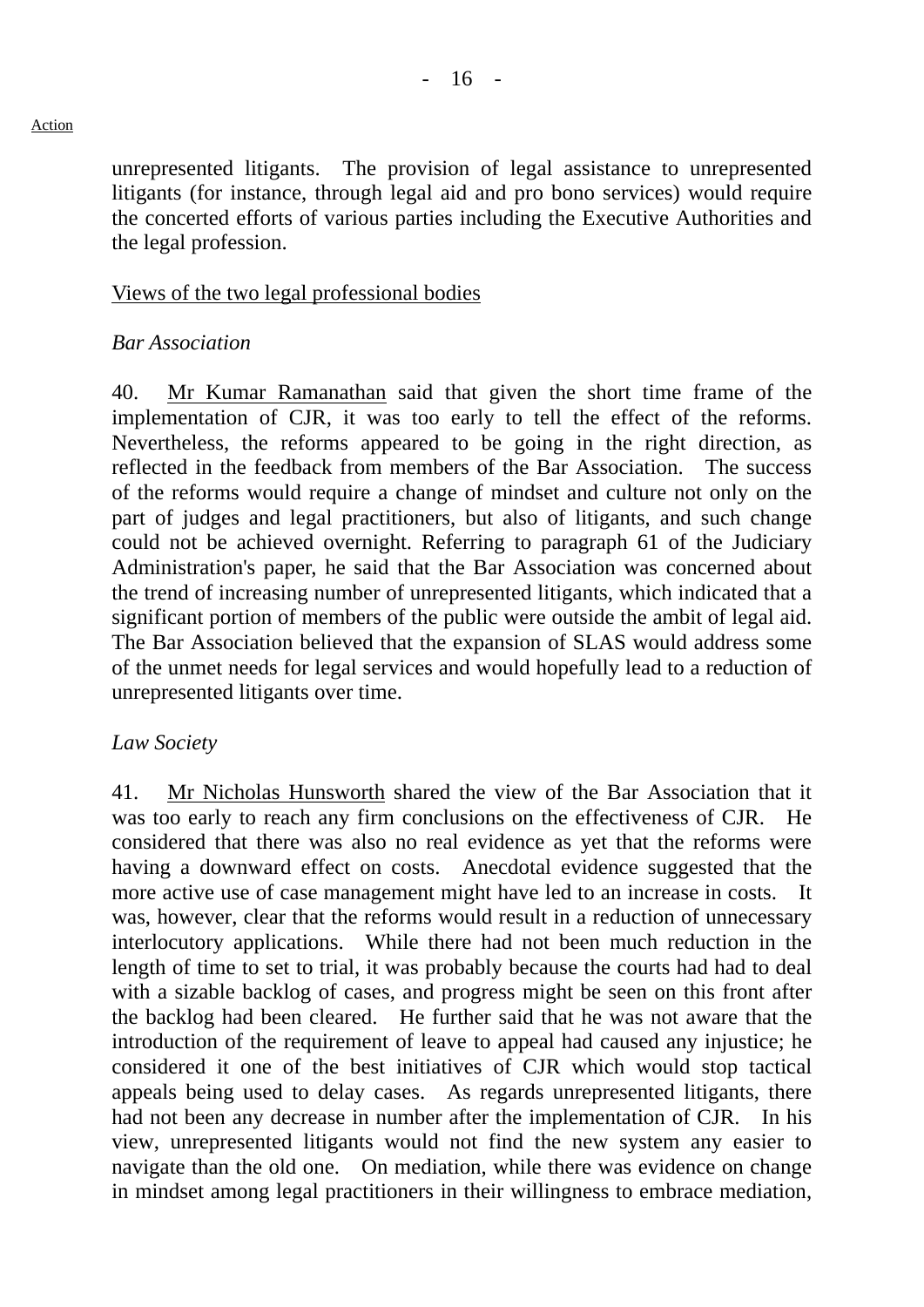it was too early to tell from the statistics whether mediation was working in facilitating settlement of disputes.

42. The Chairman asked Mr Nicholas Hunsworth whether there was any basis for the concern about sham mediation referred to in paragraph 49 of the Judiciary Administration's paper and, if so, the steps taken by the Law Society to address such concern.

43. Mr Nicholas Hunsworth said that there was indeed evidence suggesting that some legal practitioners/mediators had participated in sham mediations without any serious intention to settle. With the implementation of PD 31, the court was empowered to apply costs sanctions against a party who was found to have unreasonably rejected the use of mediation, which explained why there were sham mediations. The Law Society had issued a circular to remind its members that participating in sham mediations either as a solicitor or a mediator was an act of professional misconduct. The same position was taken by the Bar Association. Mr Hunsworth added that he was optimistic that it was a teething problem which could be dealt with by means of professional disciplinary action.

#### Discussion

44. Mr Paul TSE asked whether any problems had occurred since the implementation of CJR. He further asked whether reference had been made to the experience of other jurisdictions which had implemented similar reforms, in particular the United Kingdom.

45. JA responded that the implementation of CJR had on the whole been smooth. According to the feedback received, no major problems were identified; all issues raised were minor and operational in nature and were resolved quickly. She further said that before the implementation of CJR, the Steering Committee on CJR chaired by the Chief Judge of the High Court had organized a series of courses on CJR to train judges as well as support staff. In terms of infrastructural support, the computer systems had been enhanced and a set of detailed operational manuals on the reformed areas had also been prepared to provide guidance to support staff on implementation. The two legal professional bodies had also devised extensive training programmes for their members to prepare them for the implementation of CJR. All these preparation and training had contributed to the smooth implementation of the reforms.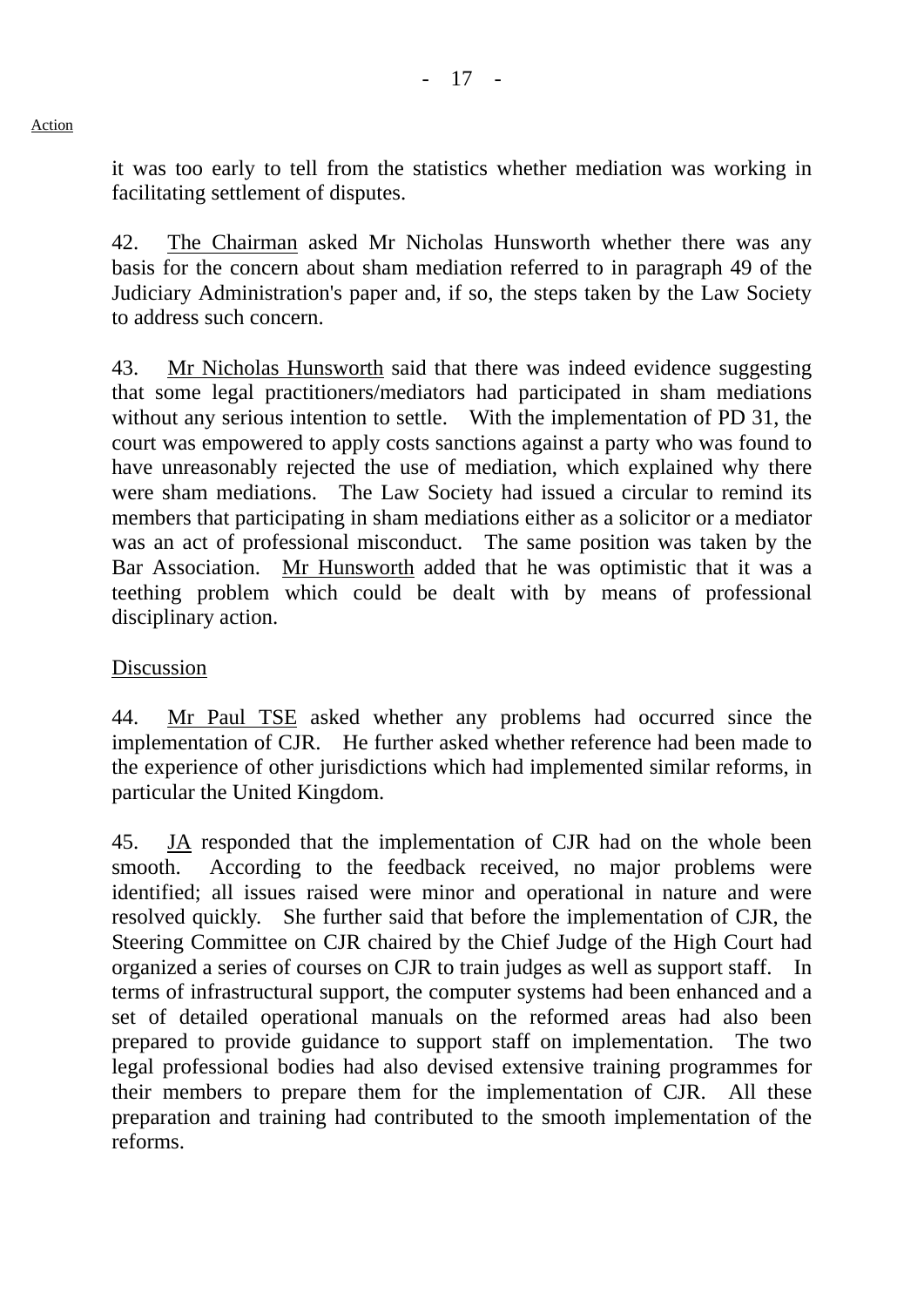46. Regarding the experience of other jurisdictions in similar reforms, JA said that the Working Party on CJR had made reference to the experience of the United Kingdom in planning the implementation of CJR. The reforms in the English civil justice system were not replicated in Hong Kong in a wholesale manner and account had been taken of the actual situation in Hong Kong in deciding which reforms to implement.

47. Mr Paul TSE noted that for some of the statistics on the implementation of CJR cited in the Judiciary Administration's paper, no pre-CJR statistics were presented, hence comparison could not be made with the pre-CJR situation. He queried the usefulness of such statistics for assessing the effectiveness of CJR.

48. JA said that the CJR Monitoring Committee considered that the collection of relevant statistics would help monitor the implementation of CJR and had endorsed a list of 32 key indicators in six broad areas for assessment of the effectiveness of CJR. Where similar statistics were available prior to the implementation of CJR, they would be presented for comparison purpose. However, for statistics relating to new CJR initiatives, there would not be any pre-CJR data. In some cases, pre-CJR statistics were not available because they had not been captured in the database before the implementation of CJR. Even though no pre-CJR statistics were available for some key indicators for comparison purpose, the post-CJR statistics could, in the course of time, help throw light on development trends. She stressed that as CJR had only been in place for a year, a longer period of time would be required to build up the statistics for meaningful evaluation.

49. Mr Paul TSE enquired whether the Judiciary had collected feedback directly from legal practitioners on the effectiveness of CJR. JA responded that both the CJR Monitoring Committee and the Civil Court Users' Committee included representatives from the two legal professional bodies. These were major channels through which views of legal practitioners on CJR were gathered.

50. Mr TAM Yiu-chung noted with concern the rise in the number of unrepresented litigants which had added to the courts' burden. He enquired whether the main reason for self-representation in civil proceedings was the unavailability of legal aid, and whether any study had been conducted on the reasons why litigants went unrepresented. JA advised that the Judiciary did not have such information. The Judiciary had conducted surveys among users of the Resource Centre, but the surveys were focused on the facilities and services of the Resource Centre.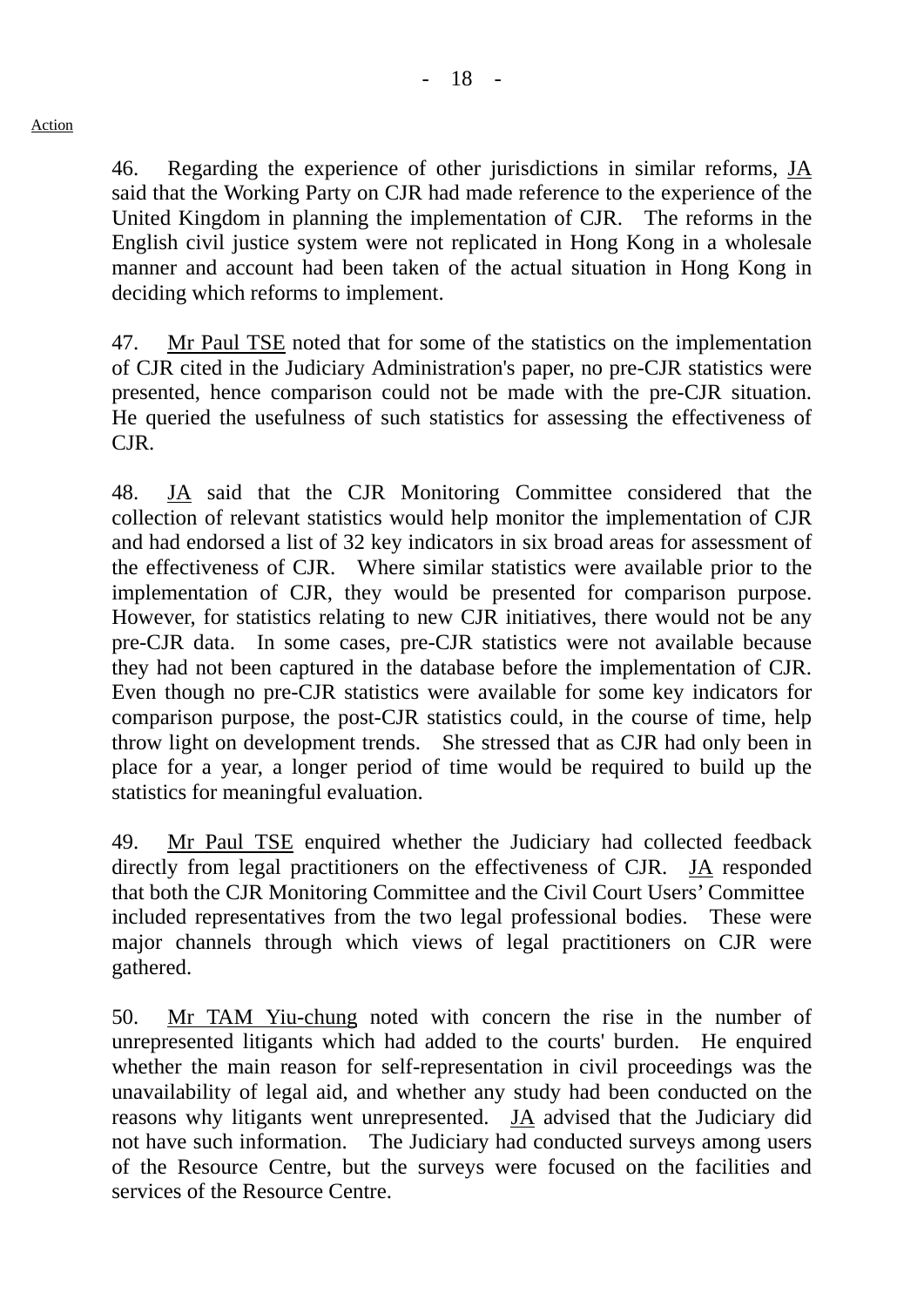51. The Chairman said that apart from posing challenges to judges, unrepresented litigants also added to the burden of the other party who was represented.

52. Mr LEUNG Kwok-hung sought the following information: (a) in respect of cases where one of the parties was unrepresented, the percentage of cases where the unrepresented parties had lost the cases; (b) the number of appeals lodged by unrepresented litigants who had lost their cases in the lower court; and (c) the number of legal aid applications made by unrepresented litigants for lodging appeals. JA replied that the Judiciary did not have such information. The Clerk was requested to write to LAD to seek information, if available, for the past years on the number and outcome of legal aid applications involving applicants who applied for legal aid to lodge an appeal after having represented themselves in person and lost their cases in the lower court.

53. Noting from Table 19.2 in the Judiciary Administration's paper that over 50% of the hearings in DC involved unrepresented litigants, Ms Emily LAU echoed the concern that the increasing number of unrepresented litigants had added burden to the operation of the courts. She enquired about the Judiciary's views on how to tackle the problem.

54. JA said that the increasing number of unrepresented litigants had indeed presented a challenge to the courts. The Judiciary would make its best efforts to provide assistance to unrepresented litigants on procedural matters. However, in order not to compromise the courts' impartiality, assistance which the courts could give to unrepresented litigants would be limited. She stressed the need for different parties to work together to address the issues arising from the increasingly large number of unrepresented litigants. The expansion in legal aid would contribute to the solution. Encouraging unrepresented litigants to attempt mediation in appropriate cases might also help. Further, it would be necessary for the legal profession to do its fair share to provide pro bono services.

55. Ms Emily LAU further enquired whether the Judiciary could provide quantified information on the amount of additional resources the courts had used on civil proceedings involving unrepresented litigants. JA responded that such information was not available.

56. The Chairman said that there were different reasons why people represented themselves in litigations. For example, some were not eligible for legal aid and could not afford legal representation; some were eligible for legal

Clerk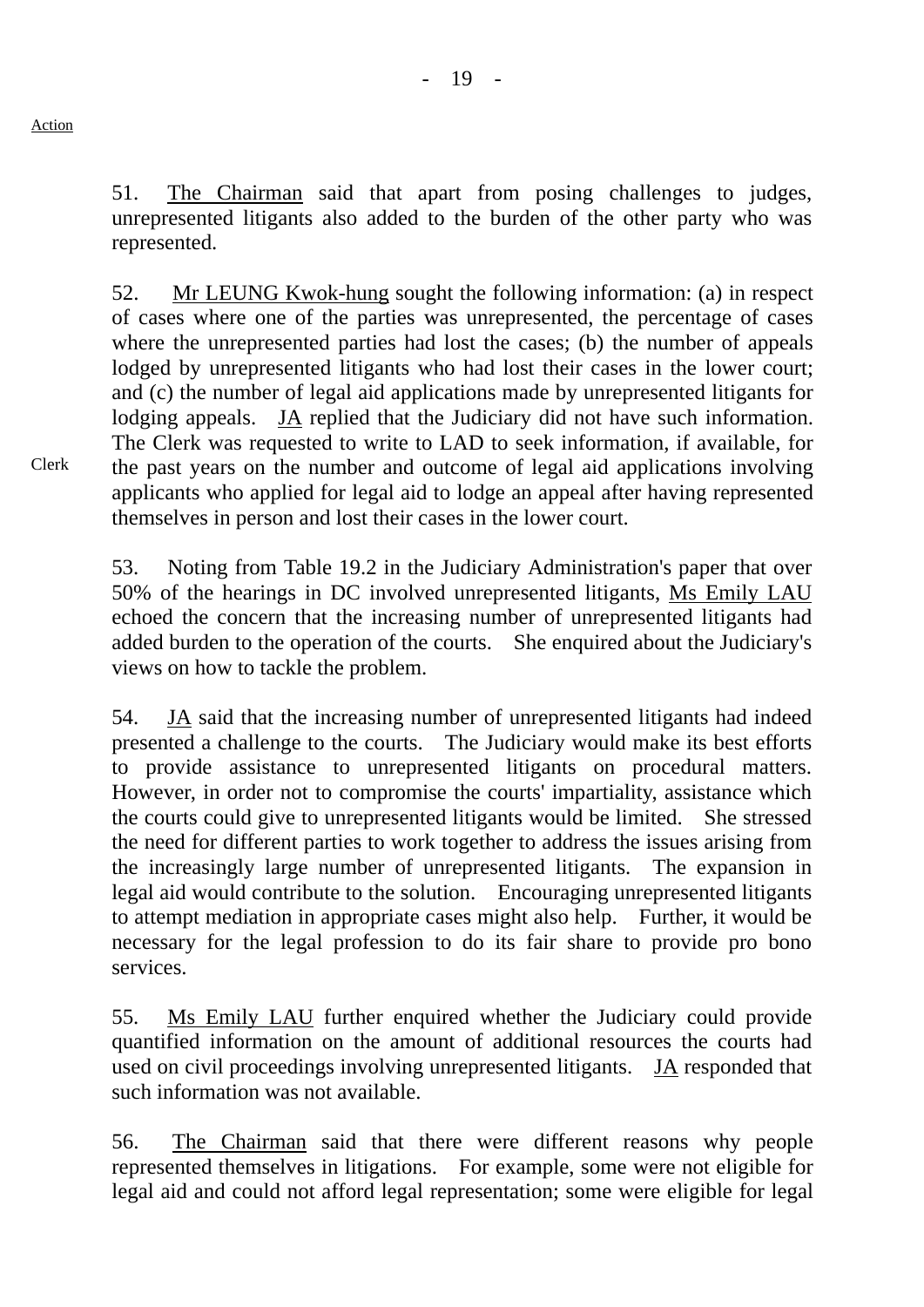$-20 -$ 

aid but had their applications rejected for failing to satisfy the merits test; and some might simply choose to represent themselves. For people who were forced to represent themselves due to a lack of means, the expansion of legal aid would help. She recalled that a study had been conducted on issues relating to unrepresented litigants including reasons for self-representation. She requested the Clerk to collate relevant information for members' reference.

Clerk

Jud Admin Jud Admin 57. The Chairman enquired when the Judiciary Administration planned to provide a further written report to the Panel on the progress of implementation of CJR. JA undertook to revert to the Panel after consultation with the CJR Monitoring Committee. The Chairman requested the Judiciary Administration to include views of the legal profession on CJR in its next report to the Panel.

# **VI. Proposed amendment to the Enduring Powers of Attorney Ordinance (Cap. 501)**

[LC Paper Nos. CB(2)591/10-11(08) to (10)]

## Briefing by the Administration

58. Senior Assistant Solicitor General (General Legal Policy) ("SASG") briefed members on the Administration's paper on the proposed amendments to the Enduring Powers of Attorney Ordinance (Cap. 501) ("EPA Ordinance") [LC Paper No. CB(2)591/10-11(08)]. In particular, the Administration would like to solicit the Panel's views on whether the existing requirement in section 5(2) of the EPA Ordinance that an EPA be signed before a medical practitioner should be abolished ("Recommendation 1") or whether the requirement should be relaxed by allowing the donor and the solicitor to sign the EPA within 28 days after it had been signed by a medical practitioner ("Recommendation 2").

#### Views of the Bar Association

59. Mr Alexander Stock said that the Bar Association had concerns about Recommendation 1 as it regarded the existing requirement for medical certification as a desirable safeguard in the interests of donors given the importance of EPAs. The Bar Association preferred and supported the more cautious Recommendation 2.

(*Post-meeting note*: The submission provided by the Bar Association after the meeting was circulated to members vide LC Paper No. CB(2)667/10-11(01) after the meeting.)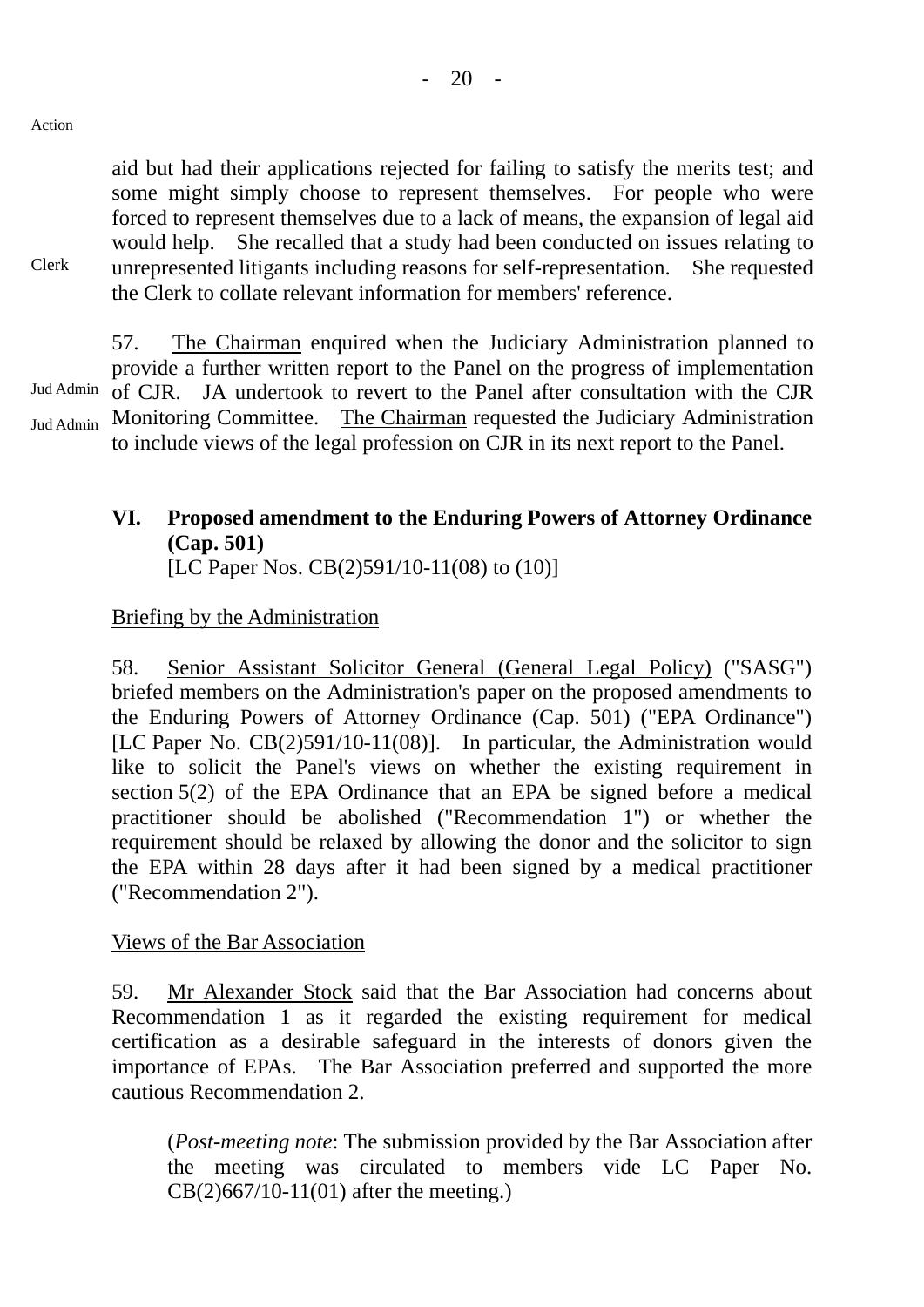### Discussion

60. Mr TAM Yiu-chung expressed support for relaxing the existing requirement that both the doctor and the lawyer be present at the time of execution of EPAs. He also considered the proposed time limit of 28 days between medical certification and execution under Recommendation 2 acceptable.

61. Mr Albert HO indicated support for Recommendation 1. He queried the need for the retaining the requirement for medical certification for the execution of EPAs under Recommendation 2, given that solicitors were generally well aware that where there might be capacity issues, they should be cautious and should obtain a medical assessment to prevent the possibility of the validity of the EPA being challenged. He further pointed out that while an EPA was an important document, it was no more important than a will, the execution of which did not require any medical certification. Mr Paul TSE expressed concurrence with Mr HO's views.

62. SASG explained that some respondents from the medical and social welfare sectors had expressed objection to the removal of the requirement for medical certification. They pointed out that as the circumstances in which an EPA was likely to be executed were those in which it was anticipated that mental incapacity was likely to occur in the future, the requirement for a medical certification on the mental state of the donor before the execution of an EPA would help safeguard the donor's interests; and a medical practitioner would be in the best position to assess the donor's mental capacity.

63. Referring to paragraph 16 of the Administration's paper, the Chairman said that the relevant guidelines on the issue of mental capacity of clients as set out in *Hong Kong Solicitors' Guide to Professional Conduct* were not very stringent. Given that an EPA was a document of considerable importance which could not be revoked after the onset of the donor's mental incapacity, it was understandable that some sectors of the community had expressed objection to the removal of the requirement for medical certification of EPAs. In her view, unless there were considerable difficulties in complying with the proposed 28-day time limit between medical certification and execution under Recommendation 2, consideration should be given to adopting Recommendation 2 to allay the concern expressed by some sectors of the community.